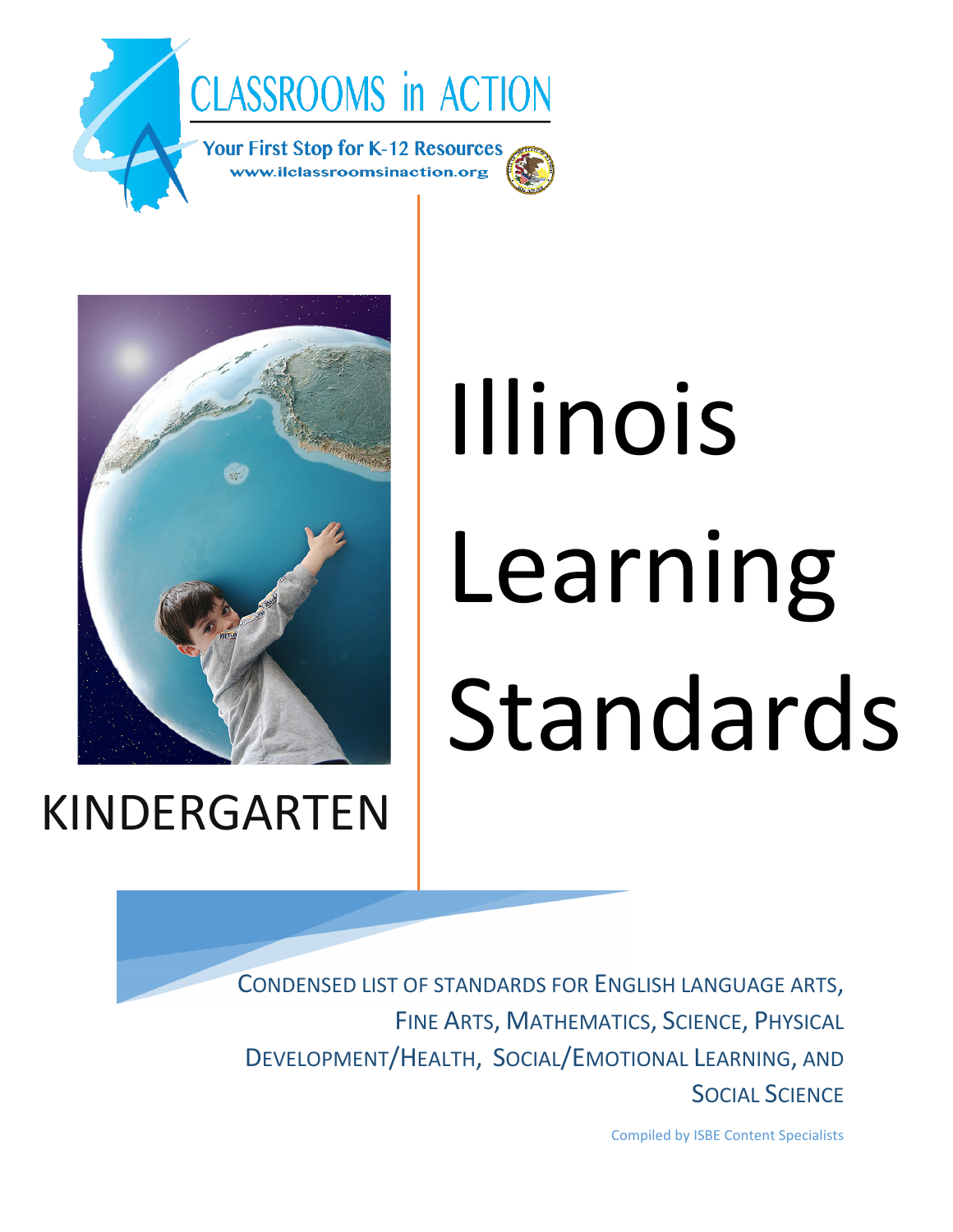Kindergarten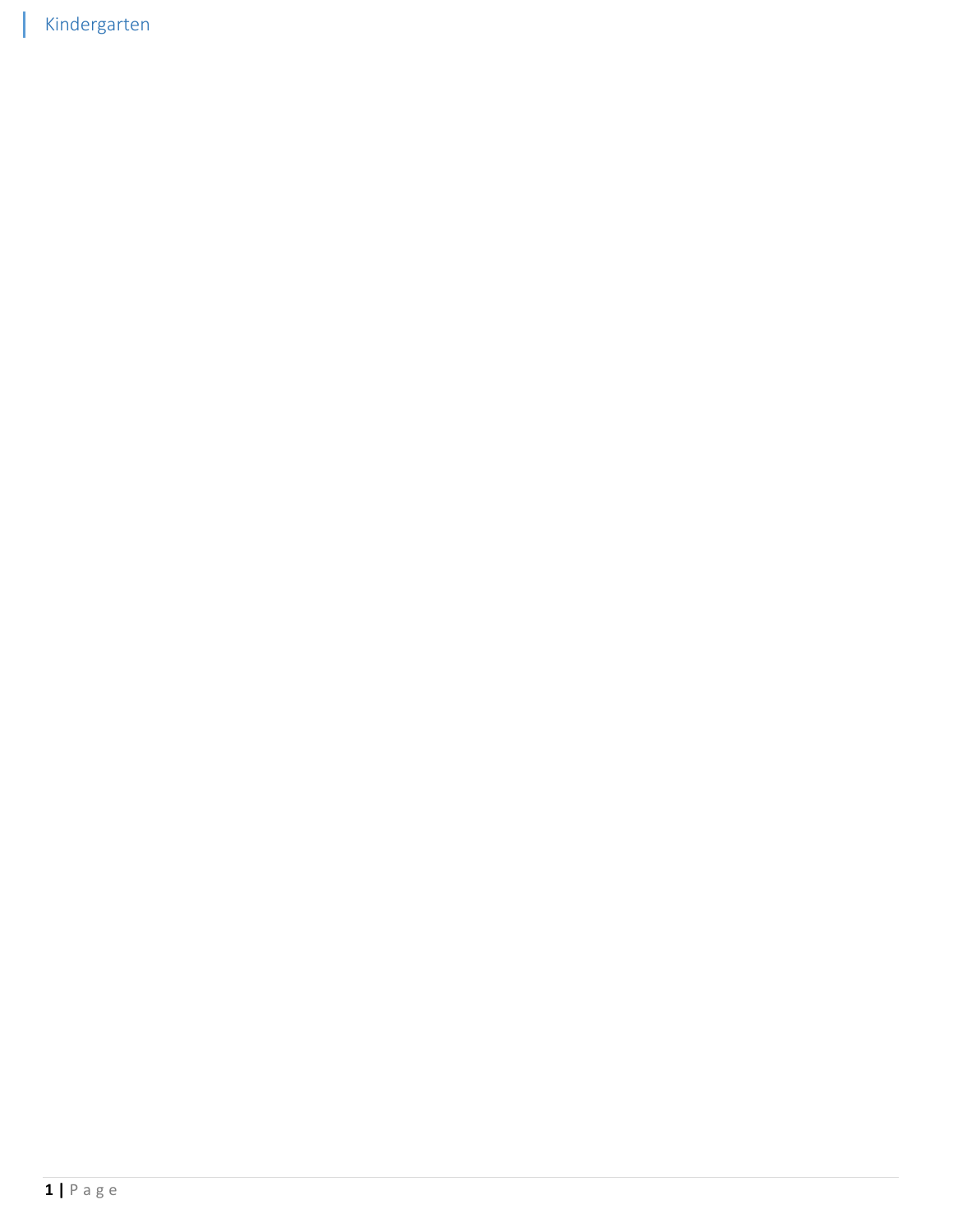#### **ENGLISH LANGUAGE ARTS - KINDERGARTEN**

|           | COLLEGE AND CAREER READINESS ANCHOR STANDARDS FOR READING |
|-----------|-----------------------------------------------------------|
| l Details |                                                           |

| Key Ideas and Details      |                                                                                                                                                                                      |
|----------------------------|--------------------------------------------------------------------------------------------------------------------------------------------------------------------------------------|
| CCR.R.1                    | Read closely to determine what the text says explicitly and to make logical inferences from it; cite specific                                                                        |
|                            | textual evidence when writing or speaking to support conclusions drawn from the text.                                                                                                |
| CCR.R.2                    | Determine central ideas or themes of a text and analyze their development; summarize the key supporting                                                                              |
|                            | details and ideas.                                                                                                                                                                   |
| CCR.R.3                    | Analyze how and why individuals, events, and ideas develop and interact over the course of a text.                                                                                   |
| <b>Craft and Structure</b> |                                                                                                                                                                                      |
| CCR.R.4                    | Interpret words and phrases as they are used in a text, including determining technical, connotative, and                                                                            |
|                            | figurative meanings, and analyze how specific word choices shape meaning or tone.                                                                                                    |
| CCR.R.5                    | Analyze the structure of texts, including how specific sentences, paragraphs, and larger portions of the text                                                                        |
|                            | (e.g., a section, chapter, scene, or stanza) relate to each other and the whole.                                                                                                     |
| CCR.R.6                    | Assess how point of view or purpose shapes the content and style of a text.                                                                                                          |
|                            | Integration of Knowledge and Ideas                                                                                                                                                   |
| CCR.R.7                    | Integrate and evaluate content presented in diverse media and formats, including visually and quantitatively, as                                                                     |
|                            | well as in words.                                                                                                                                                                    |
| CCR.R.8                    | Delineate and evaluate the argument and specific claims in a text, including the validity of the reasoning as well                                                                   |
|                            | as the relevance and sufficiency of the evidence.                                                                                                                                    |
| CCR.R.9                    | Analyze how two or more texts address similar themes or topics in order to build knowledge or to compare the                                                                         |
|                            | approaches the authors take.                                                                                                                                                         |
|                            | Range of Reading and Level of Text Complexity                                                                                                                                        |
|                            | CCR.R.10 Read and comprehend complex literary and informational texts independently and proficiently.                                                                                |
|                            | COLLEGE AND CAREER READINESS ANCHOR STANDARDS FOR LANGUAGE                                                                                                                           |
|                            | <b>Conventions of Standard English</b>                                                                                                                                               |
| CCR.L.1                    | Demonstrate command of the conventions of standard English grammar and usage when writing or speaking.                                                                               |
| CCR.L.2                    | Demonstrate command of the conventions of standard English capitalization, punctuation, and spelling when                                                                            |
|                            | writing.                                                                                                                                                                             |
| Knowledge of Language      |                                                                                                                                                                                      |
| CCR.L.3                    | Apply knowledge of language to understand how language functions in different contexts, to make effective                                                                            |
|                            | choices for meaning or style, and to comprehend more fully when reading or listening.                                                                                                |
|                            | Vocabulary Acquisition and Use                                                                                                                                                       |
| CCR.L.4                    | Determine or clarify the meaning of unknown and multiple-meaning words and phrases by using context clues,                                                                           |
|                            | analyzing meaningful word parts, and consulting general and specialized reference materials, as appropriate.                                                                         |
| CCR.L.5                    | Demonstrate understanding of figurative language, word relationships, and nuances in word meanings.                                                                                  |
| CCR.L.6                    | Acquire and use accurately a range of general academic and domain-specific words and phrases sufficient for                                                                          |
|                            | reading, writing, speaking, and listening at the college and career readiness level; demonstrate independence                                                                        |
|                            | in gathering vocabulary knowledge when encountering an unknown term important to comprehension or                                                                                    |
|                            | expression.                                                                                                                                                                          |
|                            | COLLEGE AND CAREER READINESS ANCHOR STANDARDS FOR WRITING                                                                                                                            |
|                            | <b>Text Types and Purposes</b>                                                                                                                                                       |
| CCR.W.1                    | Write arguments to support claims in an analysis of substantive topics or texts, using valid reasoning and                                                                           |
|                            | relevant and sufficient evidence.                                                                                                                                                    |
| CCR.W.2                    | Write informative/explanatory texts to examine and convey complex ideas and information clearly and                                                                                  |
|                            | accurately through the effective selection, organization, and analysis of content.                                                                                                   |
| CCR.W.3                    | Write narratives to develop real or imagined experiences or events using effective technique, well-chosen                                                                            |
|                            | details, and well-structured event sequences.                                                                                                                                        |
|                            | Production and Distribution of Writing                                                                                                                                               |
| CCR.W.4                    | Produce clear and coherent writing in which the development, organization, and style are appropriate to task,                                                                        |
|                            | purpose, and audience.                                                                                                                                                               |
| CCR.W.5                    | Develop and strengthen writing as needed by planning, revising, editing, rewriting, or trying a new approach.                                                                        |
| CCR.W.6                    | Use technology, including the Internet, to produce and publish writing and to interact and collaborate with                                                                          |
|                            | others.                                                                                                                                                                              |
|                            | Research to Build and Present Knowledge                                                                                                                                              |
| CCR.W.7                    | Conduct short as well as more sustained research projects based on focused questions, demonstrating                                                                                  |
| CCR.W.8                    | understanding of the subject under investigation.                                                                                                                                    |
|                            | Gather relevant information from multiple print and digital sources, assess the credibility and accuracy of each<br>source, and integrate the information while avoiding plagiarism. |
| CCR.W.9                    | Draw evidence from literary or informational texts to support analysis, reflection, and research.                                                                                    |
|                            |                                                                                                                                                                                      |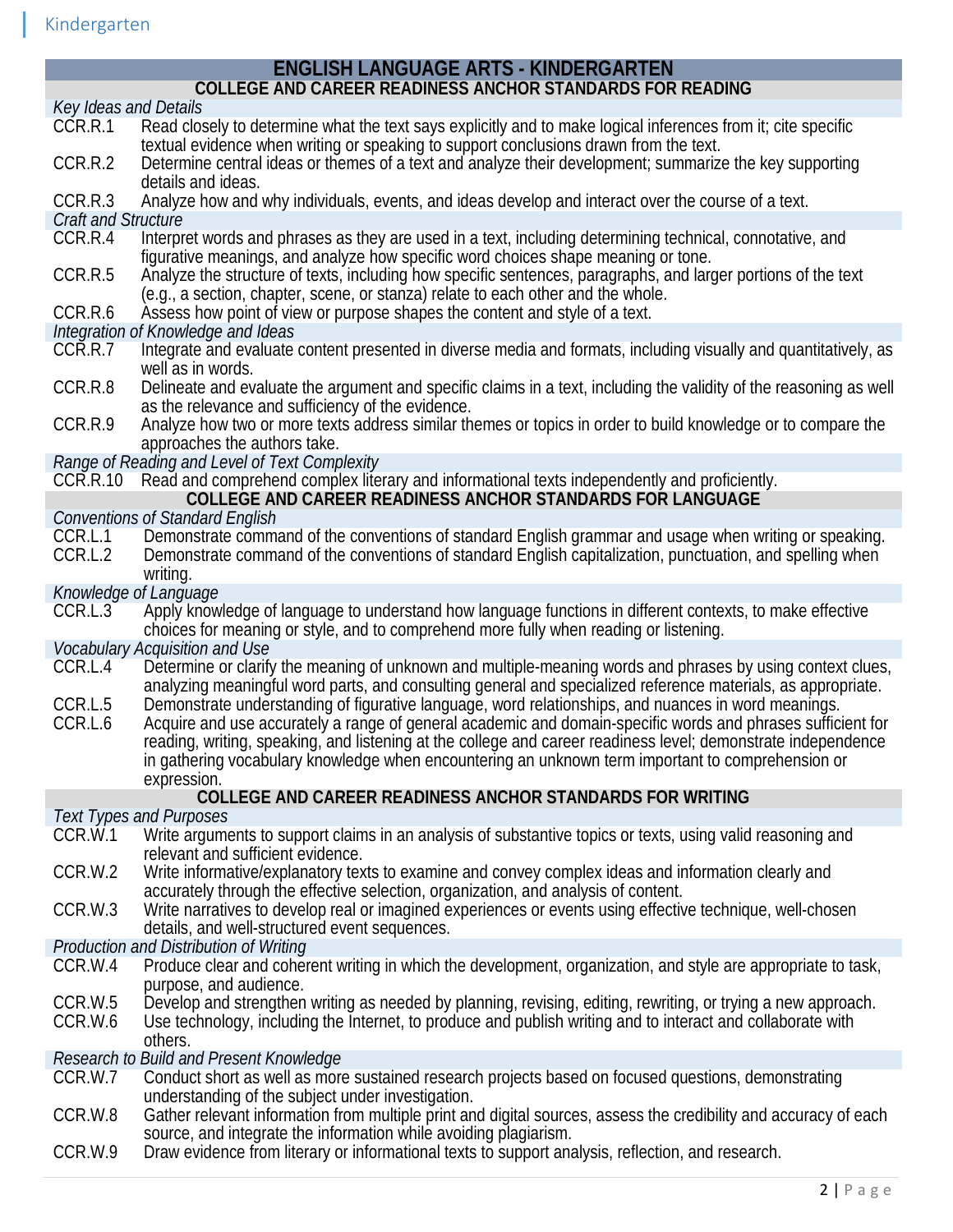| Range of Writing<br>CCR.W.10 | Write routinely over extended time frames (time for research, reflection, and revision) and shorter time frames (a                                                                                |
|------------------------------|---------------------------------------------------------------------------------------------------------------------------------------------------------------------------------------------------|
|                              | single sitting or a day or two) for a range of tasks, purposes, and audiences.                                                                                                                    |
|                              | COLLEGE AND CAREER READINESS ANCHOR STANDARDS FOR SPEAKING AND LISTENING                                                                                                                          |
|                              | <b>Comprehension and Collaboration</b>                                                                                                                                                            |
| CCR.SL.1                     | Prepare for and participate effectively in a range of conversations and collaborations with diverse partners,                                                                                     |
|                              | building on others' ideas and expressing their own clearly and persuasively.                                                                                                                      |
| CCR.SL.2                     | Integrate and evaluate information presented in diverse media and formats, including visually, quantitatively,                                                                                    |
|                              | and orally.                                                                                                                                                                                       |
| CCR.SL.3                     | Evaluate a speaker's point of view, reasoning, and use of evidence and rhetoric.                                                                                                                  |
|                              | Presentation of Knowledge and Ideas                                                                                                                                                               |
| CCR.SL.4                     | Present information, findings, and supporting evidence such that listeners can follow the line of reasoning and                                                                                   |
| CCR.SL.5                     | the organization, development, and style are appropriate to task, purpose, and audience.<br>Make strategic use of digital media and visual displays of data to express information and enhance    |
|                              | understanding of presentations.                                                                                                                                                                   |
| CCR.SL.6                     | Adapt speech to a variety of contexts and communicative tasks, demonstrating command of formal English                                                                                            |
|                              | when indicated or appropriate.                                                                                                                                                                    |
|                              | <b>READING STANDARDS FOR LITERATURE</b>                                                                                                                                                           |
| Key Ideas and Details        |                                                                                                                                                                                                   |
| RL.K.1                       | With prompting and support, ask and answer questions about key details in a text.                                                                                                                 |
| RLK.2                        | With prompting and support, retell familiar stories, including key details.                                                                                                                       |
| RLK.3                        | With prompting and support, identify characters, settings, and major events in a story.                                                                                                           |
| <b>Craft and Structure</b>   |                                                                                                                                                                                                   |
| RL.K.4                       | Ask and answer questions about unknown words in a text.                                                                                                                                           |
| RLK.5                        | Recognize common types of texts (e.g., storybooks, poems).                                                                                                                                        |
| RL.K.6                       | With prompting and support, name the author and illustrator of a story and define the role of each in telling the                                                                                 |
|                              | story.<br>Integration of Knowledge and Ideas                                                                                                                                                      |
| <b>RL.K.7</b>                | With prompting and support, describe the relationship between illustrations and the story in which they appear                                                                                    |
|                              | (e.g., what moment in a story an illustration depicts).                                                                                                                                           |
| RL.K.9                       | With prompting and support, compare and contrast the adventures and experiences of characters in familiar                                                                                         |
|                              | stories.                                                                                                                                                                                          |
|                              | Range of Reading and Level of Text Complexity                                                                                                                                                     |
| <b>RL.K.10</b>               | Actively engage in group reading activities with purpose and understanding.                                                                                                                       |
|                              | <b>READING STANDARDS FOR INFORMATIONAL TEXT</b>                                                                                                                                                   |
| <b>Key Ideas and Details</b> |                                                                                                                                                                                                   |
| RI.K.1                       | With prompting and support, ask and answer questions about key details in a text.                                                                                                                 |
| RI.K.2<br>RI.K.3             | With prompting and support, identify the main topic and retell key details of a text.<br>With prompting and support, describe the connection between two individuals, events, ideas, or pieces of |
|                              | information in a text.                                                                                                                                                                            |
| <b>Craft and Structure</b>   |                                                                                                                                                                                                   |
| RI.K.4                       | With prompting and support, ask and answer questions about unknown words in a text.                                                                                                               |
| RI.K.5                       | Identify the front cover, back cover, and title page of a book.                                                                                                                                   |
| <b>RI.K.6</b>                | Name the author and illustrator of a text and define the role of each in presenting the ideas or information in a                                                                                 |
|                              | text.                                                                                                                                                                                             |
|                              | Integration and Knowledge and Ideas                                                                                                                                                               |
| RI.K.7                       | With prompting and support, describe the relationship between illustrations and the text in which they appear                                                                                     |
|                              | (e.g., what person, place, thing, or idea in the text an illustration depicts).                                                                                                                   |
| <b>RI.K.8</b>                | With prompting and support, identify the reasons an author gives to support points in a text.                                                                                                     |
| <b>RI.K.9</b>                | With prompting and support, identify basic similarities in and differences between two texts on the same topic                                                                                    |
|                              | (e.g., in illustrations, descriptions, or procedures).                                                                                                                                            |
| RI.K.10                      | Range of Reading and Level of Text Complexity<br>Actively engage in group reading activities with purpose and understanding.                                                                      |
|                              |                                                                                                                                                                                                   |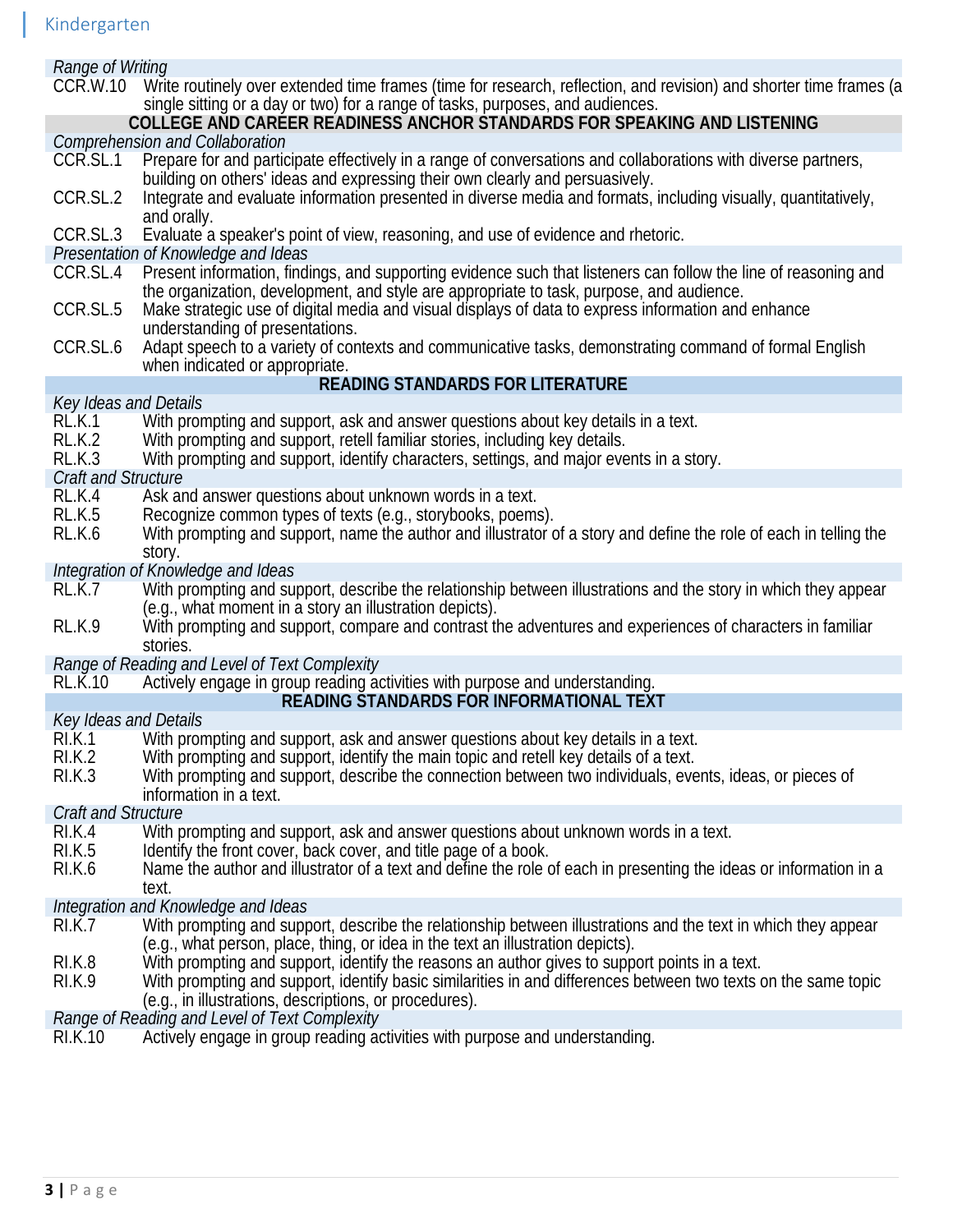#### **READING STANDARDS: FOUNDATIONAL SKILLS**

## *Print Concepts*

RF.K.1 Demonstrate Understanding of the Organization and Basic Features of Print

- RF.K.1.a Follow words from left to right, top to bottom, and page by page.<br>RF.K.1.b Recognize that spoken words are represented in written languag
	- Recognize that spoken words are represented in written language by specific sequences of letters.
- RF.K.1.c Understand that words are separated by spaces in print.
- RF.K.1.d Recognize and name all upper and lowercase letters of the alphabet.

## *Phonological Awareness*

S.2 Demonstrate Understanding of Spoken Words, Syllables, and Sounds (Phonemes).<br>RF.K.2.a Recognize and produce rhyming words.

- RF.K.2.a Recognize and produce rhyming words.<br>RF.K.2.b Count. pronounce. blend. and segments
- RF.K.2.b Count, pronounce, blend, and segment syllables in spoken words.<br>RF.K.2.c Blend and segment onsets and rimes of single-syllable spoken wo
- RF.K.2.c Blend and segment onsets and rimes of single-syllable spoken words.<br>RF.K.2.d Isolate and pronounce the initial, medial vowel, and final sounds (phon
- RF.K.2.d Isolate and pronounce the initial, medial vowel, and final sounds (phonemes) in three-phoneme (consonant-<br>vowel-consonant, or CVC) words. (This does not include CVCs ending with /l/, /r/, or /x/.)<br>RF.K.2.e Add or

#### Add or substitute individual sounds (phonemes) in simple, one-syllable words to make new words.

## *Phonics and Word Recognition*

- Know and Apply Grade-Level Phonics and Word Analysis Skills in Decoding Words
	- RF.K.3.a Demonstrate basic knowledge of one-to-one letter-sound correspondences by producing the primary or many of the most frequent sound for each consonant.
		- RF.K.3.b Associate the long and short sounds with common spellings (graphemes) for the five major vowels.
		- RF.K.3.c Read common high-frequency words by sight (e.g., the, of, to, you, she, my, is, are, do, does).<br>RF.K.3.d Distinguish between similarly spelled words by identifying the sounds of the letters that differ.
	- Distinguish between similarly spelled words by identifying the sounds of the letters that differ.

## *Fluency*

Read emergent-reader texts with purpose and understanding.

#### **WRITING STANDARDS**

## *Text Types and Purposes*

- Use a combination of drawing, dictating, and writing to compose opinion pieces in which they tell a reader the topic or the name of the book they are writing about and state an opinion or preference about the topic or book (e.g., My favorite book is…).
- W.K.2 Use a combination of drawing, dictating, and writing to compose informative/explanatory texts in which they name what they are writing about and supply some information about the topic.
- W.K.3 Use a combination of drawing, dictating, and writing to narrate a single event or several loosely linked events, tell about the events in the order in which they occurred, and provide a reaction to what happened.

## *Production and Distribution of Writing*

- With guidance and support from adults, respond to questions and suggestions from peers and add details to strengthen writing as needed.
- W.K.6 With guidance and support from adults, explore a variety of digital tools to produce and publish writing, including in collaboration with peers.

## *Research to Build and Present Knowledge*

- Participate in shared research and writing projects (e.g., explore a number of books by a favorite author and express opinions about them).
- W.K.8 With guidance and support from adults, recall information from experiences or gather information from provided sources to answer a question.

#### **SPEAKING AND LISTENING STANDARDS**

## *Comprehension and Collaboration*

- Participate in collaborative conversations with diverse partners about kindergarten topics and texts with peers and adults in small and larger groups.
	- SL.K.1.a Follow agreed-upon rules for discussions (e.g., listening to others and taking turns speaking about the topics and texts under discussion).
		-
- SL.K.1.b Continue a conversation through multiple exchanges.<br>SL.K.2 Confirm understanding of a text read aloud or information pr Confirm understanding of a text read aloud or information presented orally or through other media by asking and answering questions about key details and requesting clarification if something is not understood.

SL.K.3 Ask and answer questions in order to seek help, get information, or clarify something that is not understood.

## *Presentation of Knowledge and Ideas*

- SL.K.4 Describe familiar people, places, things, and events and, with prompting and support, provide additional detail.<br>SL.K.5 Add drawings or other visual displays to descriptions as desired to provide additional detail.
- SL.K.5 Add drawings or other visual displays to descriptions as desired to provide additional detail.<br>SL.K.6 Speak audibly and express thoughts, feelings, and ideas clearly.
- Speak audibly and express thoughts, feelings, and ideas clearly.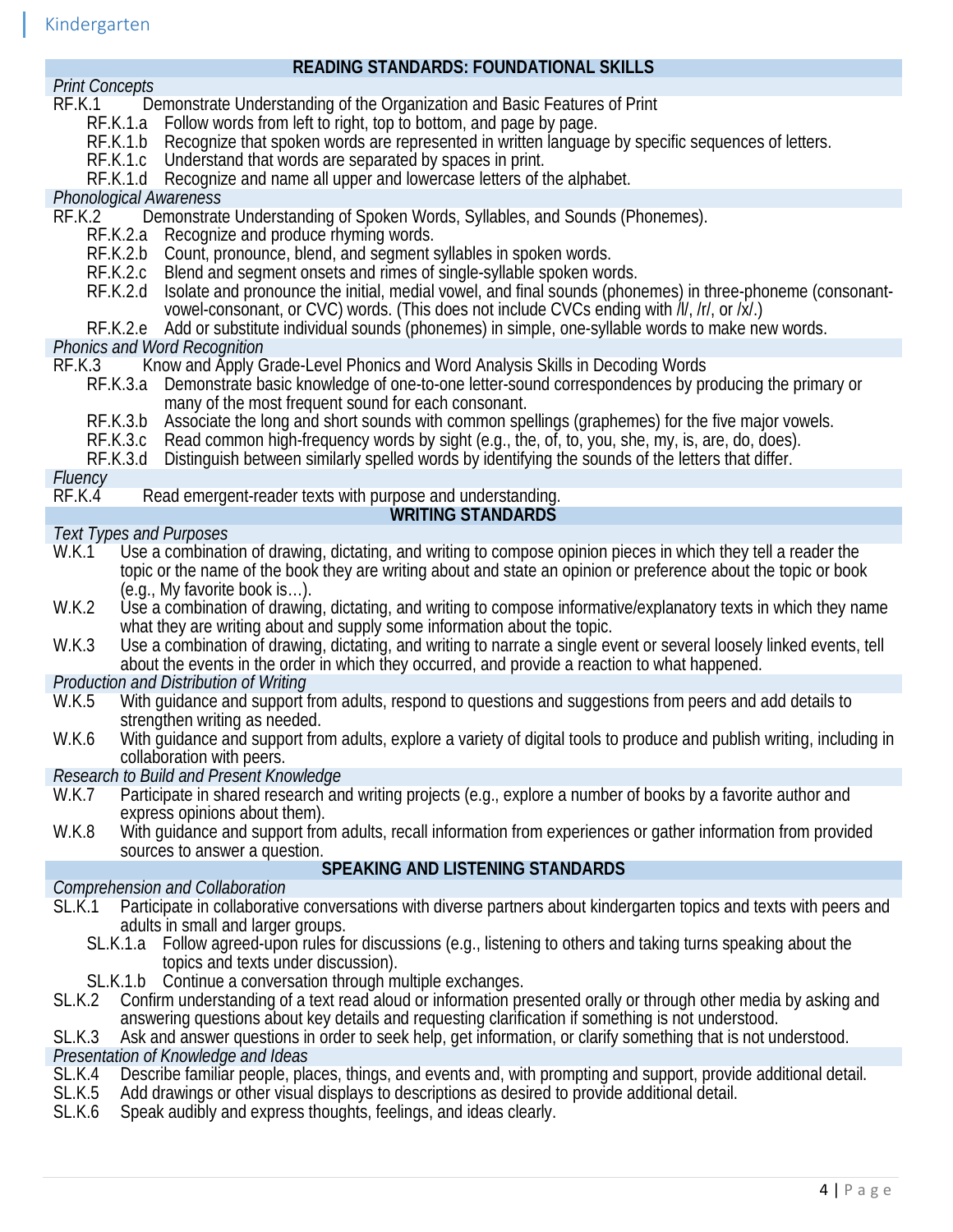#### **LANGUAGE STANDARDS**

## *Conventions of Standard English*

- 1 Demonstrate command of the conventions of standard English grammar and usage when writing or speaking.<br>L.K.1.a Print many upper- and lowercase letters.
	- L.K.1.a Print many upper- and lowercase letters.
	- Use frequently occurring nouns and verbs.
	- L.K.1.c Form regular plural nouns orally by adding /s/ or /es/ (e.g., dog, dogs; wish, wishes).
	- L.K.1.d Understand and use question words (interrogatives) (e.g., who, what, where, when, why, how).<br>L.K.1.e Use the most frequently occurring prepositions (e.g., to, from, in, out, on, off, for, of, by, with).
	- L.K.1.e Use the most frequently occurring prepositions (e.g., to, from, in, out, on, off, for, of, by, with).<br>L.K.1.f Produce and expand complete sentences in shared language activities.
	- Produce and expand complete sentences in shared language activities.

L.K.2 Demonstrate command of the conventions of standard English capitalization, punctuation, and spelling when writing.

- L.K.2.a Capitalize the first word in a sentence and the pronoun I.<br>L.K.2.b Recognize and name end punctuation.
- L.K.2.b Recognize and name end punctuation.<br>L.K.2.c Write a letter or letters for most conson.
- L.K.2.c Write a letter or letters for most consonant and short-vowel sounds (phonemes).
- Spell simple words phonetically, drawing on knowledge of sound-letter relationships.

## *Vocabulary Acquisition And Use*

- Determine or clarify the meaning of unknown and multiple-meaning words and phrases based on kindergarten reading and content.<br>L.K.4.a ldentify new m
	- Identify new meanings for familiar words and apply them accurately (e.g., knowing duck is a bird and learning the verb to duck).
	- L.K.4.b Use the most frequently occurring inflections and affixes (e.g., -ed, -s, re-, un-, pre-, -ful, -less) as a clue to the meaning of an unknown word.
- L.K.5 With guidance and support from adults, explore word relationships and nuances in word meanings.
	- Sort common objects into categories (e.g., shapes, foods) to gain a sense of the concepts the categories represent.
	- L.K.5.b Demonstrate understanding of frequently occurring verbs and adjectives by relating them to their opposites (antonyms).
	- L.K.5.c Identify real-life connections between words and their use (e.g., note places at school that are colorful).
	- L.K.5.d Distinguish shades of meaning among verbs describing the same general action (e.g., walk, march, strut, prance) by acting out the meanings.
- L.K.6 Use words and phrases acquired through conversations, reading and being read to, and responding to texts.

#### **FINE ARTS - KINDERGARTEN DANCE**

#### **CREATING**

- *Explore – Anchor Standard 1: Generate and conceptualize artistic ideas and work.*
	- a. Respond in movement to a variety of stimuli (for example, music/ sound, text, objects, images, symbols, observed dance).

b. Explore different ways to do basic locomotor and non-locomotor movements by changing at least one of the elements of dance.

*Plan – Anchor Standard 2: Organize and develop artistic ideas and work.*

- a. Improvise dance that has a beginning, middle, and end.
	- b. Express an idea, feeling, or image, through improvised movement moving alone or with a partner.
- *Revise- Anchor Standard 3: Revise, refine, and complete artistic work.*
	- a. Apply suggestions for changing movement through guided improvisational experiences.
	- b. Depict a dance movement by drawing a picture or using a symbol.

#### PERFORMING

*Express- Anchor Standard 4: Select, analyze, and interpret artistic work for presentation.*

- a. Make still and moving body shapes that show lines (for example, straight, bent, curved), changes levels, and vary in size (large/small). Join with others to make a circle formation and work with others to change its dimensions.
	- b. Demonstrate tempo contrasts with movements that match the tempo of sound stimuli.
	- c. Identify and apply different characteristics to movements (for example, slow, smooth, wavy).

## *Embody- Anchor Standard 5: Develop and refine artistic techniques and work for presentation.*

- a. Demonstrate same side and cross-body locomotor and non-locomotor movements, body patterning movements, and body shapes.
	- b. Move safely in general space and start and stop on cue during activities, group formations, and creative explorations while maintaining personal space.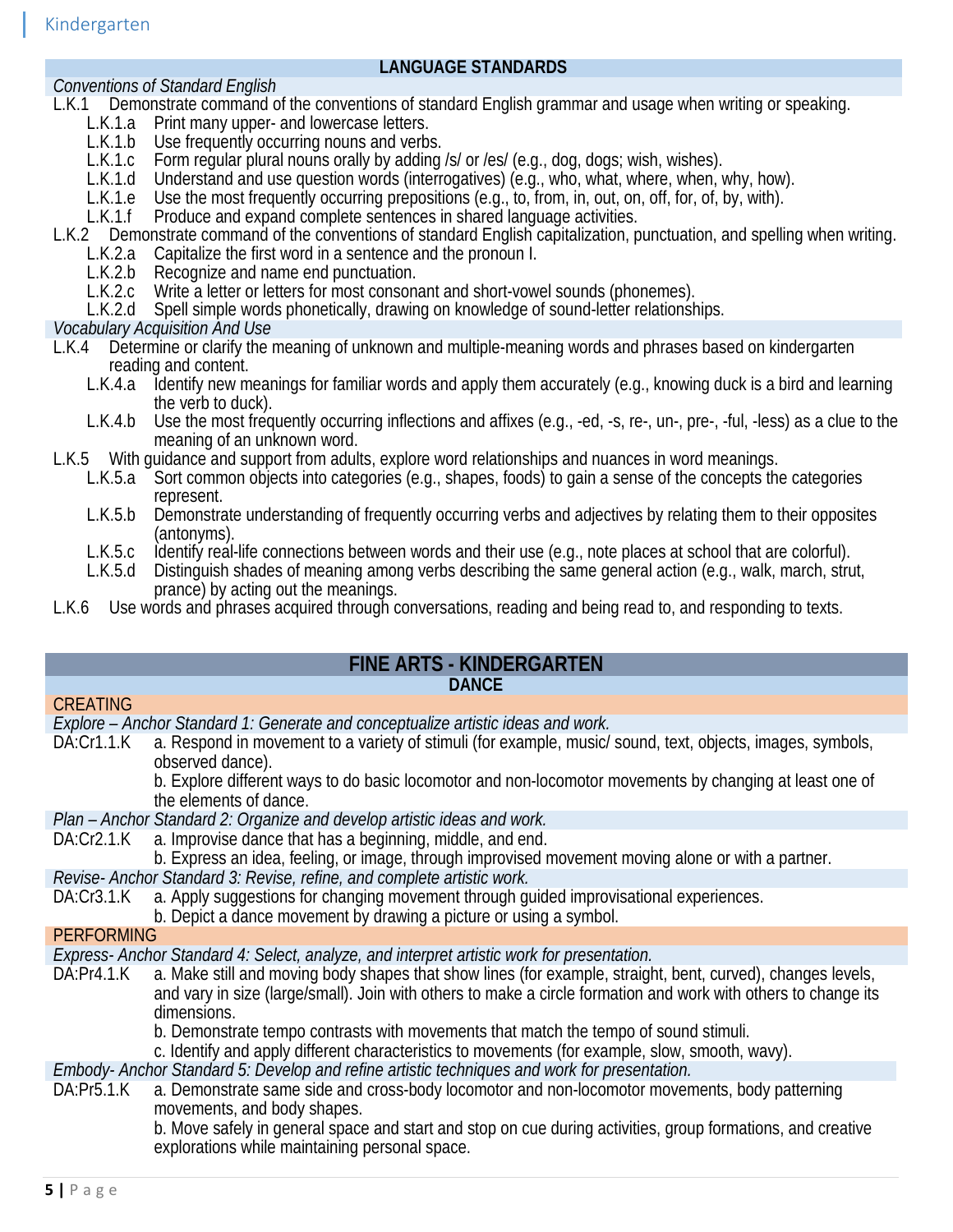c. Move body parts in relation to other body parts and repeat and recall movements upon request. *Present- Anchor Standard 6: Convey meaning through the presentation of artistic work.*

a. Dance for others in a designated space.

b. Select a prop to use as part of a dance.

RESPONDING

*Analyze- Anchor Standard 7: Perceive and analyze artistic work.*

a. Identify a movement that repeats in a dance.

b. Demonstrate and repeat observed or performed dance movements.

*Interpret- Anchor Standard 8: Construct meaningful interpretations of artistic work.*

a. Observe movement and use simple dance terminology to describe it.

*Critique – Anchor Standard 9: Apply criteria to evaluate artistic work.*

DA:Re9.1.K a. Select a movement observed in a dance. Demonstrate the movement and explain why it was selected. **CONNECTING** 

*Synthesize – Anchor Standard 10: Synthesize and relate knowledge and personal experiences to make art.*

DA:Cn10.1.K a. Recognize and name an emotion that is experienced when watching, improvising, or performing dance and relate it to a personal experience.

b. Observe a work of art. Describe and then express through movement something of interest about the artwork and ask questions for discussion concerning the artwork.

*Relate – Anchor Standard 11: Relate artistic ideas and works with societal, cultural, and historical context to deepen understanding.* 

DA:Cn11.1.K a.Describe or demonstrate the movements in a dance that was watched or performed.

#### **MEDIA ARTS**

#### CREATING

*Conceive – Anchor Standard 1: Generate and conceptualize artistic ideas and work.*

a. Discover and share ideas for media artworks through brainstorming, creative play, and experimentation.

*Develop – Anchor Standard 2: Organize and develop artistic ideas and work.*  a. With guidance, use ideas to form plans or models for media arts productions.

*Construct – Anchor Standard 3: Revise, refine, and complete artistic work.* 

a. Form and capture media arts content for expression and meaning in media arts productions.

b. Make guided changes to the content, form, or presentation of media artworks and share results.

#### **PRODUCING**

*Integrate – Anchor Standard 4: Select, analyze, and interpret artistic work for presentation.*

a. With guidance, combine art forms and media content (for example, dance, video) to form media artworks for presentation.

*Practice – Anchor Standard 5: Develop and refine artistic techniques and work for presentation.* 

- MA:Pr5.1.K a. Identify and demonstrate basic skills (for example, handling tools, making choices, cooperating) in creating and presenting media artworks.
	- b. Identify and demonstrate creative skills (for example, performing) within media arts productions.
	- c. Practice, discover, and share how media arts creation tools work.

## *Present – Anchor Standard 6: Convey meaning through the presentation of artistic work.*

a. With guidance, identify and share roles in presenting media artworks.

b. With guidance, identify and share reactions to the presentation of media artworks.

#### RESPONDING

*Perceive – Anchor Standard 7: Perceive and analyze artistic work.* 

MA:Re7.1.K a. Recognize and, with guidance, share components and messages in media artworks.

b. Recognize and share how a variety of media artworks create different experiences.

*Interpret – Anchor Standard 8: Construct meaningful interpretations of artistic work.* 

a. With guidance, share observations regarding a variety of media artworks.

*Evaluate – Anchor Standard 9: Apply criteria to evaluate artistic work.* 

a. Share qualities and possible changes in media artworks by using quided questioning.

#### CONNECTING

*Synthesize – Anchor Standard 10: Synthesize and relate knowledge and personal experiences to make art.* 

MA:Cn10.1.K a. Use personal experiences and choices in making media artworks.

b. Share memorable experiences of media artworks.

*Relate - Anchor Standard 11: Relate artistic ideas and works with societal, cultural, and historical context to deepen understanding.* 

MA:Cn11.1.K a. With guidance, share ideas in relating media artworks and everyday life (for example, daily activities). b. With guidance, interact safely and appropriately with media arts tools and environments.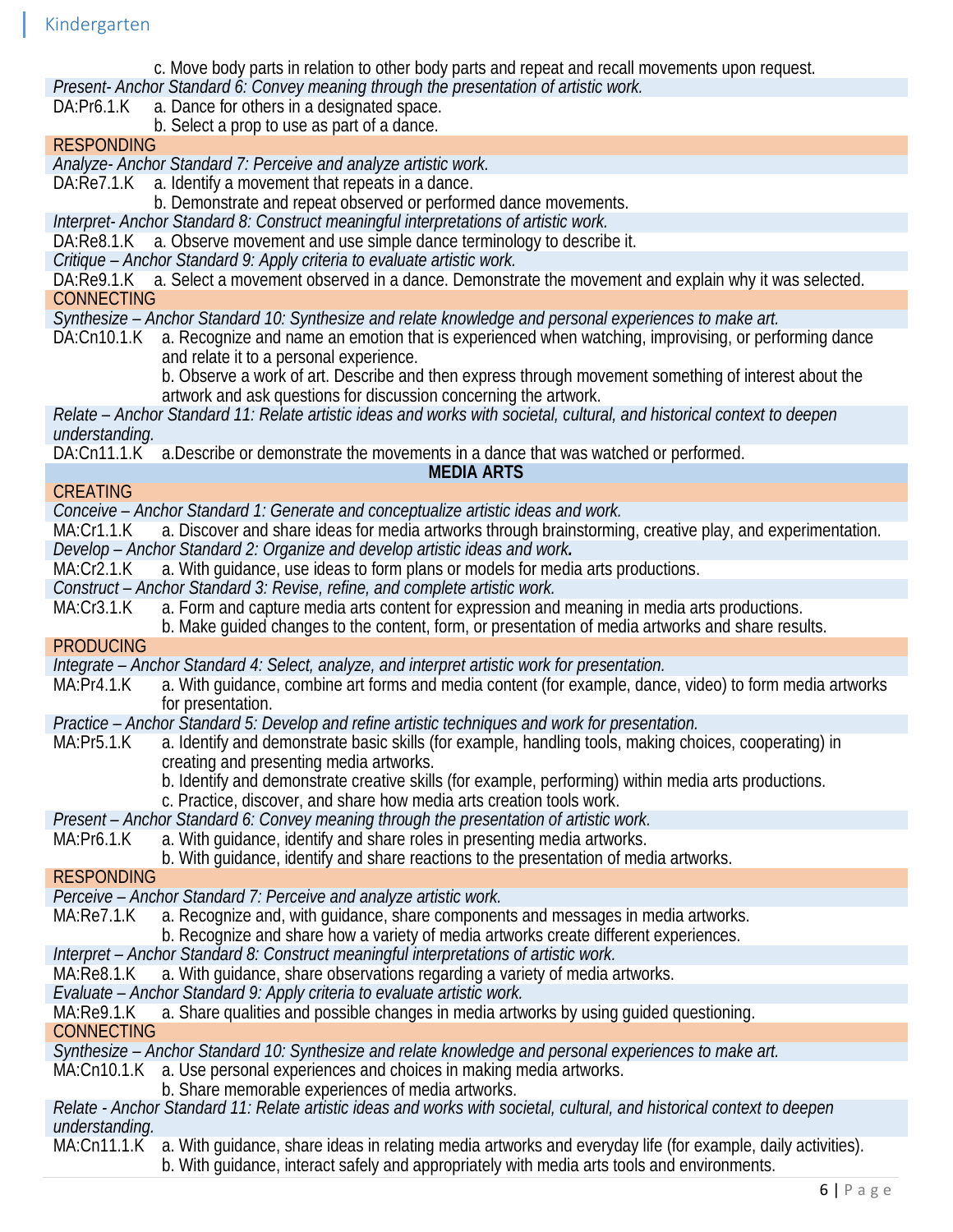#### **MUSIC**

#### CREATING

*Anchor Standard 1: Generate and conceptualize artistic ideas and work.*

a. With limited guidance, create musical ideas (for example, answering a musical question) for a specific purpose.

*Anchor Standard 2: Organize and develop artistic ideas and work.* 

- MU:Cr2.1.K a. With guidance, demonstrate and choose favorite musical ideas.
- *Anchor Standard 3: Revise, refine, and complete artistic work.*
- MU:Cr3.1.K a. With quidance, apply personal, peer, or teacher feedback in refining personal musical ideas.
	- b. With limited guidance, demonstrate a final version of personal musical ideas to peers.

#### PERFORMING

#### *Anchor Standard 4: Select, analyze, and interpret artistic work for presentation.*

MU:Pr4.1.K a. With guidance, demonstrate and state personal interest in varied musical selections.

b. With guidance, explore and demonstrate awareness of musical contrasts (for example, high/low, loud/soft, same/different) in a variety of music selected for performance.

- c. With guidance, demonstrate awareness of expressive qualities (for example, voice quality, dynamics,
	- tempo) that support the performers' expressive intent.

#### *Practice – Anchor Standard 5: Develop and refine artistic techniques and work for presentation.*

- MU:Pr5.1.K a. With guidance, apply personal, teacher, and peer feedback to refine performances.
- *Anchor Standard 6: Convey meaning through the presentation of artistic work.*
- MU:Pr6.1.K a. With guidance, perform music with expression.
	- b. Perform appropriately for the audience.

#### RESPONDING

- *Anchor Standard 7: Perceive and analyze artistic work.*
- a. With guidance, list personal interests and experiences and demonstrate why they prefer some music selections over others.

b. With guidance, demonstrate how a specific music concept (for example, beat, melodic direction) is used in music.

## *Anchor Standard 8: Construct meaningful interpretations of artistic work.*

a. With guidance, demonstrate awareness of expressive qualities (for example, dynamics, tempo) that reflect performers' expressive intent.

*Anchor Standard 9: Apply criteria to evaluate artistic work.* 

With guidance, apply personal and expressive preferences in the evaluation of music.

#### CONNECTING

#### *Anchor Standard 10: Synthesize and relate knowledge and personal experiences to make art.*

MU:Cn10.1.K a. Demonstrate how interests, knowledge, and skills relate to personal choices and intent when creating, performing, and responding to music as developmentally appropriate.

*Anchor Standard 11: Relate artistic ideas and works with societal, cultural, and historical context to deepen understanding.*

MU:Cn11.1.K a. Demonstrate understanding of relationships between music and the other arts, other disciplines, varied contexts, and daily life as developmentally appropriate.

#### **THEATRE**

#### **CREATING**

*Envision/Conceptualize – Anchor Standard 1: Generate and conceptualize artistic ideas and work.* 

TH:Cr1.1.K a. With prompting and support, invent and inhabit an imaginary elsewhere in dramatic play or a guided drama experience (for example, process drama, story drama, creative drama).

b. With prompting and support, use nonrepresentational materials to create props, puppets, and costume pieces for dramatic play or a guided drama experience (for example, process drama, story drama, and creative drama).

c. With prompting and support, students transition between imagination and reality in dramatic play or a guided drama experience (for example, process drama, story drama, creative drama).

## *Develop – Anchor Standard 2: Organize and develop artistic ideas and work.*

a. With prompting and support, interact with peers and contribute to dramatic play or a guided drama experience (for example, process drama, story drama, creative drama).

## *Develop – Anchor Standard 3: Revise, refine, and complete artistic work.*

a. With prompting and support, ask and answer questions in dramatic play or a quided drama experience (for example, process drama, story drama, creative drama).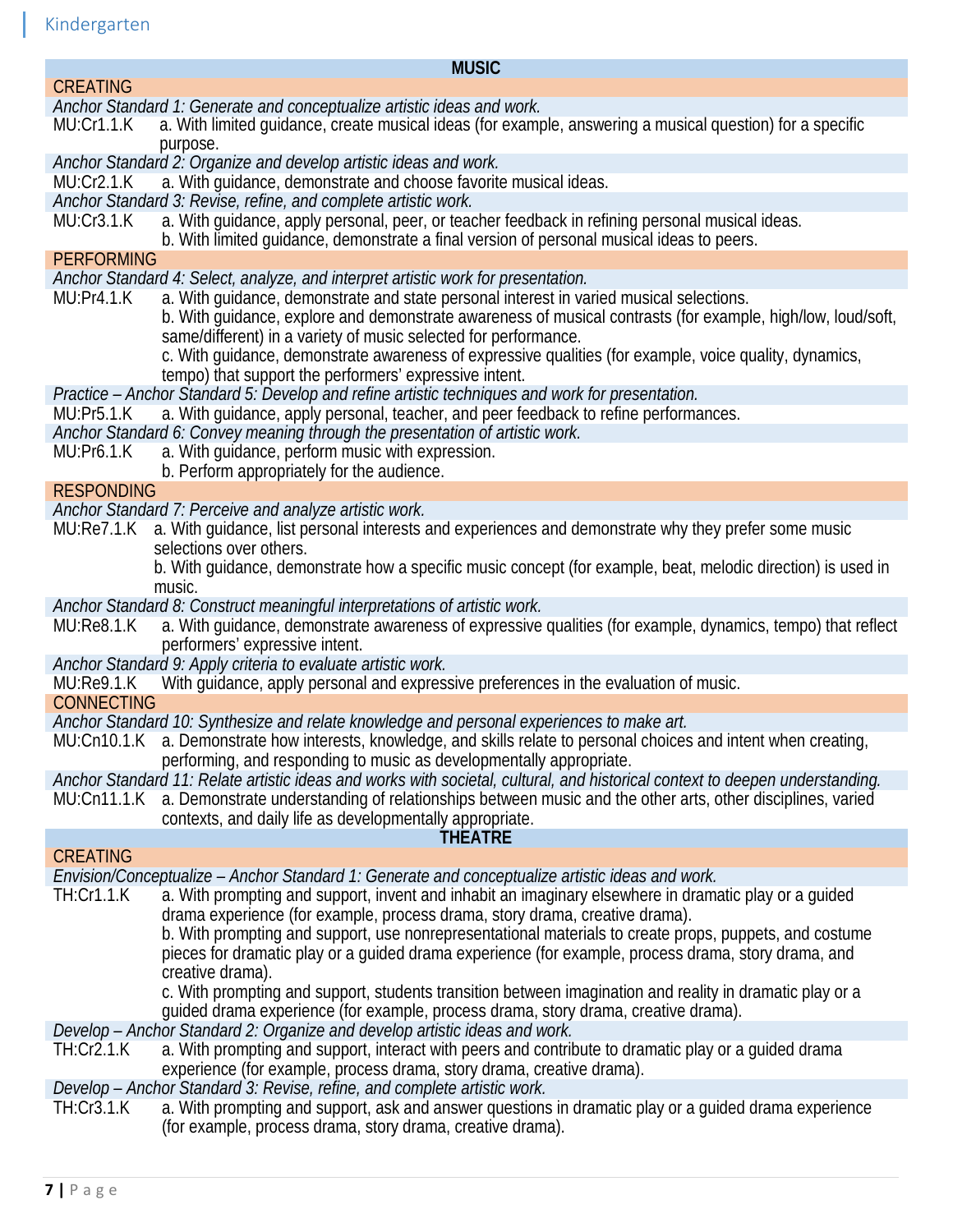| <b>PERFORMING</b>                                                                                                                                                                                            |  |  |
|--------------------------------------------------------------------------------------------------------------------------------------------------------------------------------------------------------------|--|--|
| Select – Anchor Standard 4: Anchor Standard 4: Select, analyze, and interpret artistic work for presentation.                                                                                                |  |  |
| a. With prompting and support, identify characters and setting in dramatic play or a quided drama experience<br>TH:Pr4.1.K<br>(for example, process drama, story drama, creative drama).                     |  |  |
| Prepare – Anchor Standard 5: Develop and refine artistic techniques and work for presentation.                                                                                                               |  |  |
| b. Explore and experiment with various technical elements (costumes, props, set) through dramatic/ creative<br>TH: Pr5.1.K                                                                                   |  |  |
| play.                                                                                                                                                                                                        |  |  |
| <b>RESPONDING</b>                                                                                                                                                                                            |  |  |
| Interpret - Anchor Standard 8: Construct meaningful interpretations of artistic work.                                                                                                                        |  |  |
| b. With prompting and support, explore the student's own culture through dramatic play or a guided drama<br>$TH:$ Re $8.1.K$<br>experience (for example, process drama, story drama, creative drama).        |  |  |
| Evaluate – Anchor Standard 9: Apply criteria to evaluate artistic work.                                                                                                                                      |  |  |
| a. With prompting and support, identify favorite or least favorite parts of a drama/theatre experience.<br>TH:Re9.1.K<br><b>CONNECTING</b>                                                                   |  |  |
| Empathize - Anchor Standard 10: Synthesize and relate knowledge and personal experiences to make art.                                                                                                        |  |  |
| a. With prompting and support, identify similarities between characters and oneself in dramatic play or a<br>TH:Cn10.1.K                                                                                     |  |  |
| guided drama experience (for example, process drama, story drama, creative drama).                                                                                                                           |  |  |
| Interrelate – Anchor Standard 11: Relate artistic ideas and works with societal, cultural, and historical context to deepen<br>understanding.                                                                |  |  |
| a. With prompting and support, identify skills and knowledge from other areas in dramatic play or a quided<br>TH:Cn11.1.K<br>drama experience (for example, process drama, story drama, creative drama).     |  |  |
| Research - Anchor Standard 11: Relate artistic ideas and works with societal, cultural, and historical context to deepen<br>understanding.                                                                   |  |  |
| TH:Cn11.2.K<br>a. With prompting and support, identify stories that are similar and different from one another in dramatic                                                                                   |  |  |
| play or a guided drama experience (for example, process drama, story drama, creative drama.<br>b. With prompting and support, tell a short story in dramatic play or a guided drama experience (for example, |  |  |
| process drama, story drama, creative drama).                                                                                                                                                                 |  |  |
| <b>VISUAL ARTS</b>                                                                                                                                                                                           |  |  |
| <b>CREATING</b>                                                                                                                                                                                              |  |  |
| Investigate, Plan, Make - Anchor Standard 1: Generate and conceptualize artistic ideas and work.                                                                                                             |  |  |
| a. Engage in exploration and imaginative play with materials.<br>VA:Cr1.1.K                                                                                                                                  |  |  |
| Anchor Standard 1: Generate and conceptualize artistic ideas and work.                                                                                                                                       |  |  |
| a. Engage collaboratively in creative art making in response to an artistic problem.<br>VA:Cr1.2.K                                                                                                           |  |  |
| Investigate - Anchor Standard 2: Organize and develop artistic ideas and work.                                                                                                                               |  |  |
| a. Through experimentation, build skills in various media and approaches to artmaking.<br>VA:Cr2.1.K                                                                                                         |  |  |
| Investigate – Anchor Standard 2: Organize and develop artistic ideas and work.                                                                                                                               |  |  |
| VA:Cr2.2.K<br>a. Identify safe and nontoxic art materials, tools, and equipment.                                                                                                                             |  |  |
| Investigate – Anchor Standard 2: Organize and develop artistic ideas and work.                                                                                                                               |  |  |
| VA:Cr2.3.K<br>a. Create art that represents natural and constructed environments.                                                                                                                            |  |  |
| Reflect, Refine, Continue – Anchor Standard 3: Revise, refine, and complete artistic work.                                                                                                                   |  |  |
| VA:Cr3.1.K<br>a. Explain the process of making art while creating.                                                                                                                                           |  |  |
| <b>PRESENTING</b>                                                                                                                                                                                            |  |  |
| Relate – Anchor Standard 4: Select, analyze, and interpret artistic work for presentation.                                                                                                                   |  |  |
| a. Select art objects for a personal portfolio and display, explaining why they were chosen.<br>VA:Pr4.1.K                                                                                                   |  |  |
| Select – Anchor Standard 5: Develop and refine artistic techniques and work for presentation.                                                                                                                |  |  |
| <b>VA:Pr5.1.K</b><br>a. Explain the purpose of a portfolio or collection.                                                                                                                                    |  |  |
| Analyze – Anchor Standard 6: Convey meaning through the presentation of artistic work.                                                                                                                       |  |  |
| a. Explain what an art museum is and distinguish how an art museum is different from other buildings.<br><b>VA:Pr6.1.K</b>                                                                                   |  |  |
| <b>RESPONDING</b>                                                                                                                                                                                            |  |  |
|                                                                                                                                                                                                              |  |  |
| Share - Anchor Standard 7: Perceive and analyze artistic work.<br><b>VA:Re7.1.K</b>                                                                                                                          |  |  |
| a. Identify uses of art within one's environment.                                                                                                                                                            |  |  |
| Perceive – Anchor Standard 7: Perceive and analyze artistic work.<br>VA:Re7.2.K<br>a. Describe what an image represents.                                                                                     |  |  |
|                                                                                                                                                                                                              |  |  |
|                                                                                                                                                                                                              |  |  |
| Anchor Standard 8: Construct meaningful interpretations of artistic work.                                                                                                                                    |  |  |
| <b>VA:Re8.1.K</b><br>a. List details and identify subject matter of works of art.                                                                                                                            |  |  |
| Analyze – Anchor Standard 9: Apply criteria to evaluate artistic work.<br>VA:Re9.2.K<br>a. Explain reasons for selecting a preferred artwork.                                                                |  |  |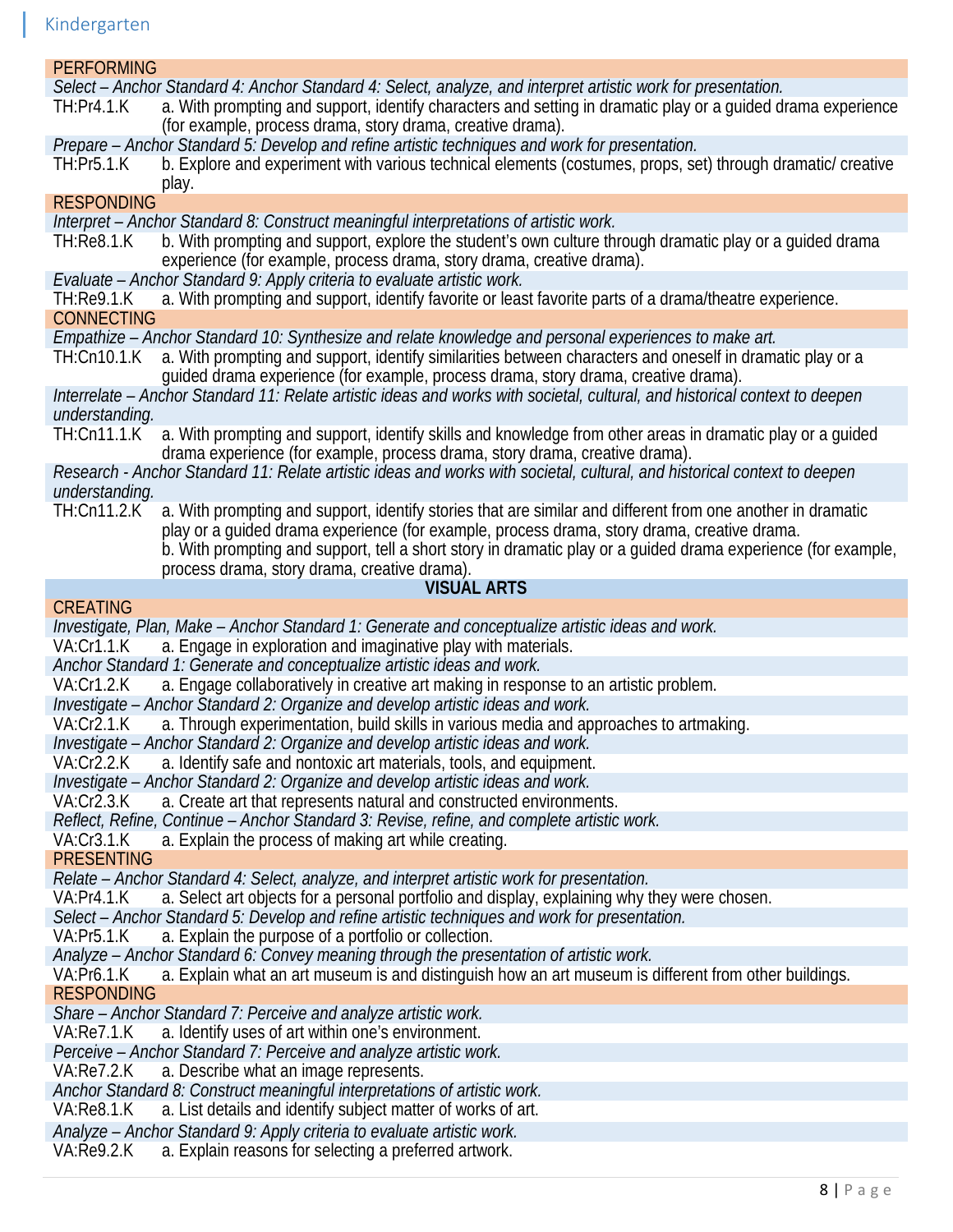#### Kindergarten

#### CONNECTING

*Interpret – Anchor Standard 10: Synthesize and relate knowledge and personal experiences to make art.*  VA:Cn10.1.K a. Create art that tells a story about a life experience.

*Synthesize – Anchor Standard 11: Relate artistic ideas and works with societal, cultural, and historical context to deepen understanding.* 

 $VA:$ Cn11.1.K  $\overline{a}$  a. Identify a purpose of an artwork.

#### **MATHEMATICS - KINDERGARTEN**

#### **STANDARDS FOR MATHEMATICAL PRACTICE MP MP**

- MP.1 Make sense of problems and persevere in solving them.
- MP.2 Reason abstractly and quantitatively.
- MP.3 Construct viable arguments and critique the reasoning of others.
- MP.4 Model with mathematics.
- MP.5 Use appropriate tools strategically.
- MP.6 Attend to precision.
- MP.7 Look for and make use of structure.
- MP.8 Look for and express regularity in repeated reasoning.

#### **COUNTING AND CARDINALITY CC**

*Know Number Names and the Count Sequence*

- K.CC.1 Count to 100 by ones and by tens.
- K.CC.2 Count forward beginning from a given number within the known sequence (instead of having to begin at 1).
- K.CC.3 Write numbers from 0 to 20. Represent a number of objects with a written numeral 0-20 (with 0 representing a count of no objects).

#### *Count to Tell the Number of Objects*

K.CC.4 Understand the relationship between numbers and quantities; connect counting to cardinality.

- K.CC.4.a When counting objects, say the number names in the standard order, pairing each object with one and only one number name and each number name with one and only one object.
- K.CC.4.b Understand that the last number name said tells the number of objects counted. The number of objects is the same regardless of their arrangement or the order in which they were counted.
- K.CC.4.c Understand that each successive number name refers to a quantity that is one larger.
- K.CC.5 Count to answer "how many?" questions about as many as 20 things arranged in a line, a rectangular array, or a circle, or as many as 10 things in a scattered configuration; given a number from 1-20, count out that many objects.

#### *Compare Numbers*

- K.CC.6 Identify whether the number of objects in one group is greater than, less than, or equal to the number of objects in another group, e.g., by using matching and counting strategies. Include groups with up to ten objects.
- K.CC.7 Compare two numbers between 1 and 10 presented as written numerals.

#### **OPERATIONS AND ALGEBRAIC THINKING OA**

*Understand Addition as Putting Together and Adding to, and Understand Subtraction as Taking Apart and Taking from. Drawings need not show details, but should show the mathematics in the problem. (This applies whenever drawings are mentioned in the standards.)*

- K.OA.1 Represent addition and subtraction with objects, fingers, mental images, drawings (Drawings need not show details, but should show the mathematics in the problem), sounds (e.g., claps), and acting out situations, verbal explanations, expressions, or equations.
- K.OA.2 Solve addition and subtraction word problems, and add and subtract within 10, e.g., by using objects or drawings to represent the problem.
- K.OA.3 Decompose numbers less than or equal to 10 into pairs in more than one way, e.g., by using objects or drawings, and record each decomposition by a drawing or equation (e.g.,  $5 = 2 + 3$  and  $5 = 4 + 1$ ).
- K.OA.4 For any number from 1 to 9, find the number that makes 10 when added to the given number, e.g., by using objects or drawings, and record the answer with a drawing or equation.
- K.OA.5 Fluently add and subtract within 5.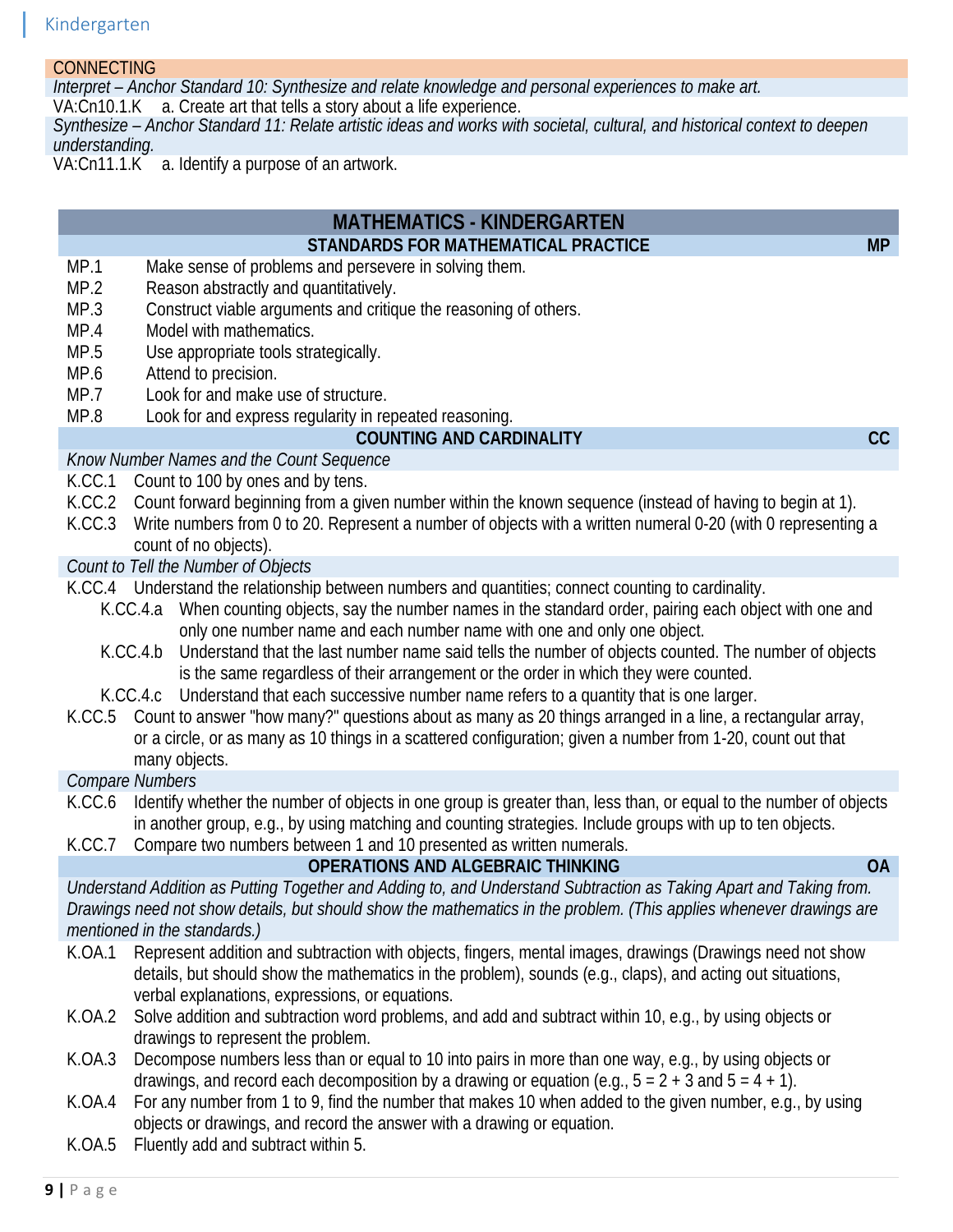|                                                                                                                            | <b>NBT</b><br><b>NUMBER AND OPERATIONS IN BASE TEN</b>                                                                                                                                                                                                                                                                                               |  |
|----------------------------------------------------------------------------------------------------------------------------|------------------------------------------------------------------------------------------------------------------------------------------------------------------------------------------------------------------------------------------------------------------------------------------------------------------------------------------------------|--|
|                                                                                                                            | Work with Numbers 11-19 To Gain Foundations for Place Value.                                                                                                                                                                                                                                                                                         |  |
| K.NBT.1                                                                                                                    | Compose and decompose numbers from 11 to 19 into ten ones and some further ones, e.g., by using objects<br>or drawings, and record each composition or decomposition by a drawing or equation (e.g., $18 = 10 + 8$ );<br>understand that these numbers are composed of ten ones and one, two, three, four, five, six, seven, eight, or<br>nine ones. |  |
|                                                                                                                            | <b>MEASUREMENT AND DATA</b><br><b>MD</b>                                                                                                                                                                                                                                                                                                             |  |
|                                                                                                                            | Describe and Compare Measurable Attributes.                                                                                                                                                                                                                                                                                                          |  |
| K.MD.1                                                                                                                     | Describe measurable attributes of objects, such as length or weight. Describe several measurable attributes<br>of a single object.                                                                                                                                                                                                                   |  |
| K.MD.2                                                                                                                     | Directly compare two objects with a measurable attribute in common, to see which object has "more of"/"less<br>of" the attribute, and describe the difference. For example, directly compare the heights of two children and<br>describe one child as taller/shorter.                                                                                |  |
|                                                                                                                            | Classify Objects and Count the Number of Objects in Each Category.                                                                                                                                                                                                                                                                                   |  |
| K.MD.3                                                                                                                     | Classify objects into given categories; count the numbers of objects in each category and sort the categories<br>by count. Limit category counts to be less than or equal to 10.                                                                                                                                                                     |  |
|                                                                                                                            | G<br><b>GEOMETRY</b>                                                                                                                                                                                                                                                                                                                                 |  |
| Identify and Describe Shapes (Squares, Circles, Triangles, Rectangles, Hexagons, Cubes, Cones, Cylinders, And<br>Spheres). |                                                                                                                                                                                                                                                                                                                                                      |  |
| K.G.1                                                                                                                      | Describe objects in the environment using names of shapes, and describe the relative positions of these<br>objects using terms such as above, below, beside, in front of, behind, and next to.                                                                                                                                                       |  |
| K.G.2<br>K.G.3                                                                                                             | Correctly name shapes regardless of their orientations or overall size.<br>Identify shapes as two-dimensional (lying in a plane, "flat") or three-dimensional ("solid").                                                                                                                                                                             |  |
| Analyze, Compare, Create, And Compose Shapes.                                                                              |                                                                                                                                                                                                                                                                                                                                                      |  |
| K.G.4                                                                                                                      | Analyze and compare two- and three-dimensional shapes, in different sizes and orientations, using informal<br>language to describe their similarities, differences, parts (e.g., number of sides and vertices/"corners") and<br>other attributes (e.g., having sides of equal length).                                                               |  |
| K.G.5                                                                                                                      | Model shapes in the world by building shapes from components (e.g., sticks and clay balls) and drawing<br>shapes.                                                                                                                                                                                                                                    |  |
| K.G.6                                                                                                                      | Compose simple shapes to form larger shapes. For example: "Can you join these 2 triangles with full sides<br>touching to make a rectangle?"                                                                                                                                                                                                          |  |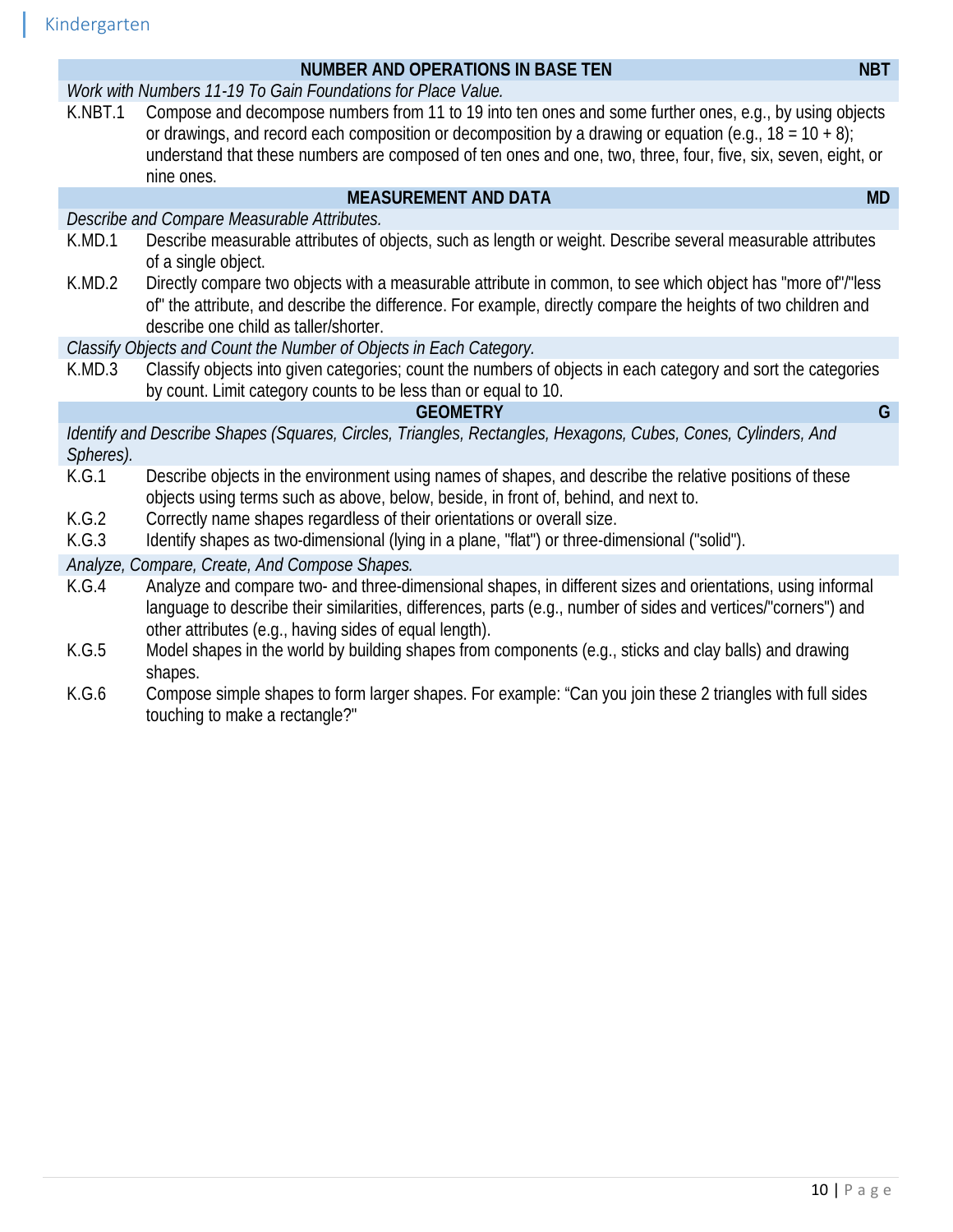#### **PHYSICAL DEVELOPMENT AND HEALTH - KINDERGARTEN**

**Acquire movement and motor skills and understand concepts necessary to engage in moderate to vigorous physical activity.** *Demonstrate Physical Competency in A Variety of Motor Skills and Movement Patterns.*

19.A.1a Demonstrate control when performing fundamental locomotor, non-locomotor, and manipulative skills.

19.A.1b Participate daily in moderate to vigorous physical activity while performing basic movement patterns.

*Analyze Various Movement Concepts and Applications.*

19.B.1a Understand spatial awareness and relationships to objects and people.

Understand how to execute basic movement patterns.

*Demonstrate Knowledge of Rules, Safety and Strategies During Physical Activity.*

Demonstrate safe movement in physical activities.

**Achieve and maintain a health-enhancing level of physical fitness based upon continual self-assessment.** *Know and Apply the Principles and Components of Health-Related and Skill-Related Fitness as Applied to Learning and*

*Performance of Physical Activities.* 20.A.1a Identify characteristics of health-related and skill-related fitness (e.g., flexibility, muscular strength, balance).<br>20.A.1b Engage in sustained physical activity that causes increased heart rate, muscle strength

Engage in sustained physical activity that causes increased heart rate, muscle strength and range of movement.

*Assess Individual Fitness Levels.* Describe immediate effects of physical activity on the body (e.g., faster heartbeat, increased rate of breathing). *Set Goals Based On Fitness Data and Develop, Implement, And Monitor an Individual Fitness Improvement Plan.*

Identify a realistic health-related goal.

**Develop skills necessary to become a successful member of a team by working with others during physical activity.** *Demonstrate Personal Responsibility During Group Physical Activities.*

21.A.1a Follow directions and class procedures while participating in physical activities.

21.A.1b Use identified procedures and safe practices with little or no reinforcement during group physical activities.<br>21.A.1c Work independently on tasks for short periods of time.

Work independently on tasks for short periods of time.

*Demonstrate Cooperative Skills During Structured Group Physical Activity.*

Work cooperatively with another to accomplish an assigned task.

**Understand principles of health promotion and the prevention and treatment of illness and injury.**

*Explain The Basic Principles of Health Promotion, Illness Prevention and Safety Including How to Access Valid Information, Products, and Services.*

22.A.1a Identify general signs and symptoms of illness (e.g., fever, rashes, coughs, congestion).<br>22.A.1b Identify methods of health promotion and illness prevention (e.g., obtaining immunization

- Identify methods of health promotion and illness prevention (e.g., obtaining immunizations, hand washing, brushing, and flossing teeth, eating practices, sleep, cleanliness).
- 22.A.1c Identify dangerous situations and safety methods to reduce risks (e.g., traffic, improper use of medicine and poisons, strangers).

*Describe and Explain the Factors That Influence Health Among Individuals, Groups, and Communities.*

22.B.1a Encourage and support others in making positive health choices (e.g., eating practices, cleanliness, and safety practices).

*Explain How the Environment Can Affect Health.* Identify sources and causes of environmental health risks (e.g., air, soil, sun, water, noise, food, chemicals).

*Describe How to Advocate for The Health of Individuals, Families and Communities.*

Identify positive health choices and demonstrate ways to communicate individual choices.

**Understand human body systems and factors that influence growth and development.**

*Describe and Explain the Structure and Functions of the Human Body Systems and How They Interrelate.*

Identify basic parts of body systems and their functions (e.g., heart, lungs, eyes).

*Explain The Effects of Health-Related Actions On the Body Systems.*

Identify healthy actions that influence the functions of the body (e.g., cleanliness, proper diet, exercise).

*Describe Factors That Affect Growth and Development.*

23.C.1a Identify individual differences in growth and development among people.

*Describe and Explain the Structures and Functions Of The Brain And How They Are Impacted By Different Types Of Physical Activity And Levels Of Fitness.*

Locate and identify basic parts of the brain.

**Promote and enhance health and well-being through the use of effective communication and decision-making skills.** *Demonstrate Procedures for Communicating in Positive Ways, Resolving Differences And Preventing Conflict.*

24.A.1a Differentiate between positive and negative behaviors (e.g., waiting your turn vs. pushing in line, honesty vs. lying).<br>24.A.1b Identify positive verbal and nonverbal communication skills (e.g., body language, mann Identify positive verbal and nonverbal communication skills (e.g., body language, manners, listening).

*Apply Decision-Making Skills Related To The Protection And Promotion Of Individual, Family, And Community Health.*

Recognize how choices can affect health (e.g., not brushing/tooth decay, smoking/risk of cancer and heart disease). *Demonstrate Skills Essential To Enhancing Health And Avoiding Dangerous Situations.*

24.C.1a Demonstrate basic refusal skills (e.g., "Just Say No", "Stranger Danger").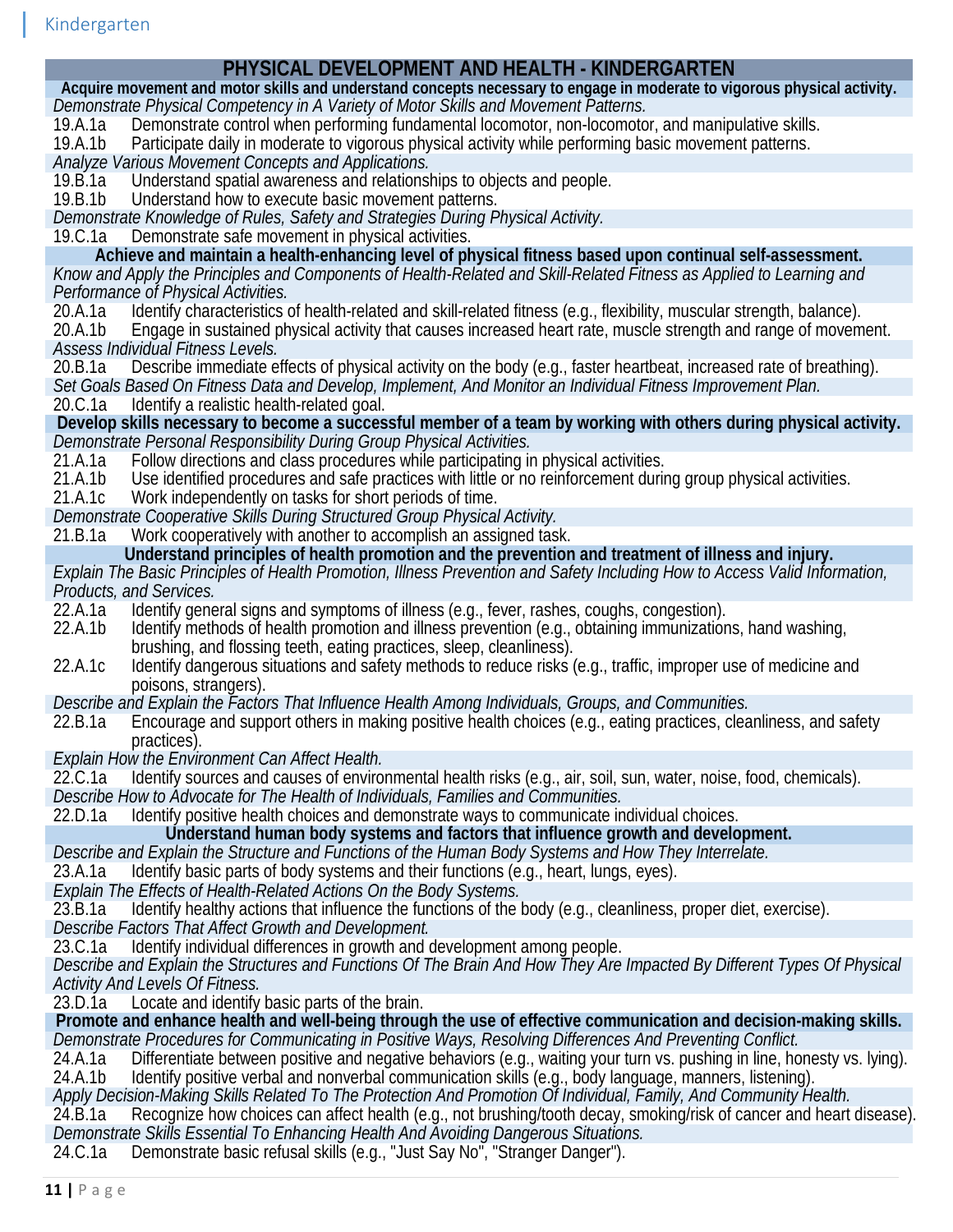|              | <b>SCIENCE (NGSS) - KINDERGARTEN</b>                                                                                                                                                                                                                                                                                                                                                                                                                                                                                                                                                                                                                                      |
|--------------|---------------------------------------------------------------------------------------------------------------------------------------------------------------------------------------------------------------------------------------------------------------------------------------------------------------------------------------------------------------------------------------------------------------------------------------------------------------------------------------------------------------------------------------------------------------------------------------------------------------------------------------------------------------------------|
|              | <b>PHYSICAL SCIENCE</b>                                                                                                                                                                                                                                                                                                                                                                                                                                                                                                                                                                                                                                                   |
|              | <b>MOTION AND STABILITY: FORCES AND INTERACTIONS</b>                                                                                                                                                                                                                                                                                                                                                                                                                                                                                                                                                                                                                      |
|              | STUDENTS WHO DEMONSTRATE UNDERSTANDING CAN                                                                                                                                                                                                                                                                                                                                                                                                                                                                                                                                                                                                                                |
| $K-PS2-1$    | Plan and conduct an investigation to compare the effects of different strengths or different directions of pushes<br>and pulls on the motion of an object. Clarification Statement: Examples of pushes or pulls could include a string attached to an<br>object being pulled, a person pushing an object, a person stopping a rolling ball, and two objects colliding and pushing on each other.<br>Assessment Boundary: Assessment is limited to different relative strengths or different directions, but not both at the same time.<br>Assessment does not include non-contact pushes or pulls such as those produced by magnets.                                      |
| $K-PS2-2$    | Analyze data to determine if a design solution works as intended to change the speed or direction of an object<br>with a push or a pull.* Clarification Statement: Examples of problems requiring a solution could include having a marble or other<br>object move a certain distance, follow a particular path, and knock down other objects. Examples of solutions could include tools such<br>as a ramp to increase the speed of the object and a structure that would cause an object such as a marble or ball to turn. Assessment<br>Boundary: Assessment does not include friction as a mechanism for change in speed.<br><b>ENERGY</b>                             |
| $K-PS3-1$    | Make observations to determine the effect of sunlight on Earth's surface. Clarification Statement: Examples of Earth's                                                                                                                                                                                                                                                                                                                                                                                                                                                                                                                                                    |
|              | surface could include sand, soil, rocks, and water. Assessment Boundary: Assessment of temperature is limited to relative measures such<br>as warmer/cooler.                                                                                                                                                                                                                                                                                                                                                                                                                                                                                                              |
| $K-PS3-2$    | Use tools and materials to design and build a structure that will reduce the warming effect of sunlight on an area.*<br>Clarification Statement: Examples of structures could include umbrellas, canopies, and tents that minimize the warming effect of the sun.<br><b>LIFE SCIENCE</b>                                                                                                                                                                                                                                                                                                                                                                                  |
|              | FROM MOLECULES TO ORGANISMS: STRUCTURES AND PROCESSES                                                                                                                                                                                                                                                                                                                                                                                                                                                                                                                                                                                                                     |
| $K-LS1-1$    | Use observations to describe patterns of what plants and animals (including humans) need to survive.                                                                                                                                                                                                                                                                                                                                                                                                                                                                                                                                                                      |
|              | Clarification Statement: Examples of patterns could include that animals need to take in food but plants do not; the different kinds of<br>food needed by different types of animals; the requirement of plants to have light; and, that all living things need water.                                                                                                                                                                                                                                                                                                                                                                                                    |
|              | <b>EARTH AND SPACE</b>                                                                                                                                                                                                                                                                                                                                                                                                                                                                                                                                                                                                                                                    |
|              | <b>EARTH'S SYSTEMS</b>                                                                                                                                                                                                                                                                                                                                                                                                                                                                                                                                                                                                                                                    |
| K-ESS2-1     | Use and share observations of local weather conditions to describe patterns over time. Clarification Statement:<br>Examples of qualitative observations could include descriptions of the weather (such as sunny, cloudy, rainy, and warm); examples of<br>quantitative observations could include numbers of sunny, windy, and rainy days in a month. Examples of patterns could include that<br>it is usually cooler in the morning than in the afternoon and the number of sunny days versus cloudy days in different months.<br>Assessment Boundary: Assessment of quantitative observations limited to whole numbers and relative measures such as<br>warmer/cooler. |
| K-ESS2-2     | Construct an argument supported by evidence for how plants and animals (including humans) can change the<br>environment to meet their needs. Clarification Statement: Examples of plants and animals changing their environment could<br>include a squirrel digs in the ground to hide its food and tree roots can break concrete.<br><b>EARTH AND HUMAN ACTIVITY</b>                                                                                                                                                                                                                                                                                                     |
| K-ESS3-1     | Use a model to represent the relationship between the needs of different plants or animals (including humans)                                                                                                                                                                                                                                                                                                                                                                                                                                                                                                                                                             |
|              | and the places they live. Clarification Statement: Examples of relationships could include that deer eat buds and leaves,<br>therefore, they usually live in forested areas; and, grasses need sunlight so they often grow in meadows. Plants, animals, and their<br>surroundings make up a system.                                                                                                                                                                                                                                                                                                                                                                       |
| K-ESS3-2     | Ask questions to obtain information about the purpose of weather forecasting to prepare for, and respond to,<br>severe weather.* Clarification Statement: Emphasis is on local forms of severe weather.                                                                                                                                                                                                                                                                                                                                                                                                                                                                   |
| K-ESS3-3     | Communicate solutions that will reduce the impact of humans on the land, water, air, and/or other living things<br>in the local environment.* Clarification Statement: Examples of human impact on the land could include cutting trees to produce<br>paper and using resources to produce bottles. Examples of solutions could include reusing paper and recycling cans and bottles.                                                                                                                                                                                                                                                                                     |
|              | <b>ENGINEERING DESIGN</b>                                                                                                                                                                                                                                                                                                                                                                                                                                                                                                                                                                                                                                                 |
| $K-2-ETS1-1$ | Ask questions, make observations, and gather information about a situation people want to change to define a                                                                                                                                                                                                                                                                                                                                                                                                                                                                                                                                                              |
| K-2-ETS1-2   | simple problem that can be solved through the development of a new or improved object or tool.<br>Develop a simple sketch, drawing, or physical model to illustrate how the shape of an object helps it function                                                                                                                                                                                                                                                                                                                                                                                                                                                          |
| K-2-ETS1-3   | as needed to solve a given problem.<br>Analyze data from tests of two objects designed to solve the same problem to compare the strengths and<br>weaknesses of how each performs.                                                                                                                                                                                                                                                                                                                                                                                                                                                                                         |
|              | *The performance expectations marked with an asterisk integrate traditional science content with engineering through a Practice or                                                                                                                                                                                                                                                                                                                                                                                                                                                                                                                                        |
|              | Disciplinary Core Idea. The section entitled "Disciplinary Core Ideas" is reproduced verbatim from A Framework for K-12 Science                                                                                                                                                                                                                                                                                                                                                                                                                                                                                                                                           |

Education: Practices, Cross-Cutting Concepts, and Core Ideas. Integrated and reprinted with permission from the National Academy of Sciences.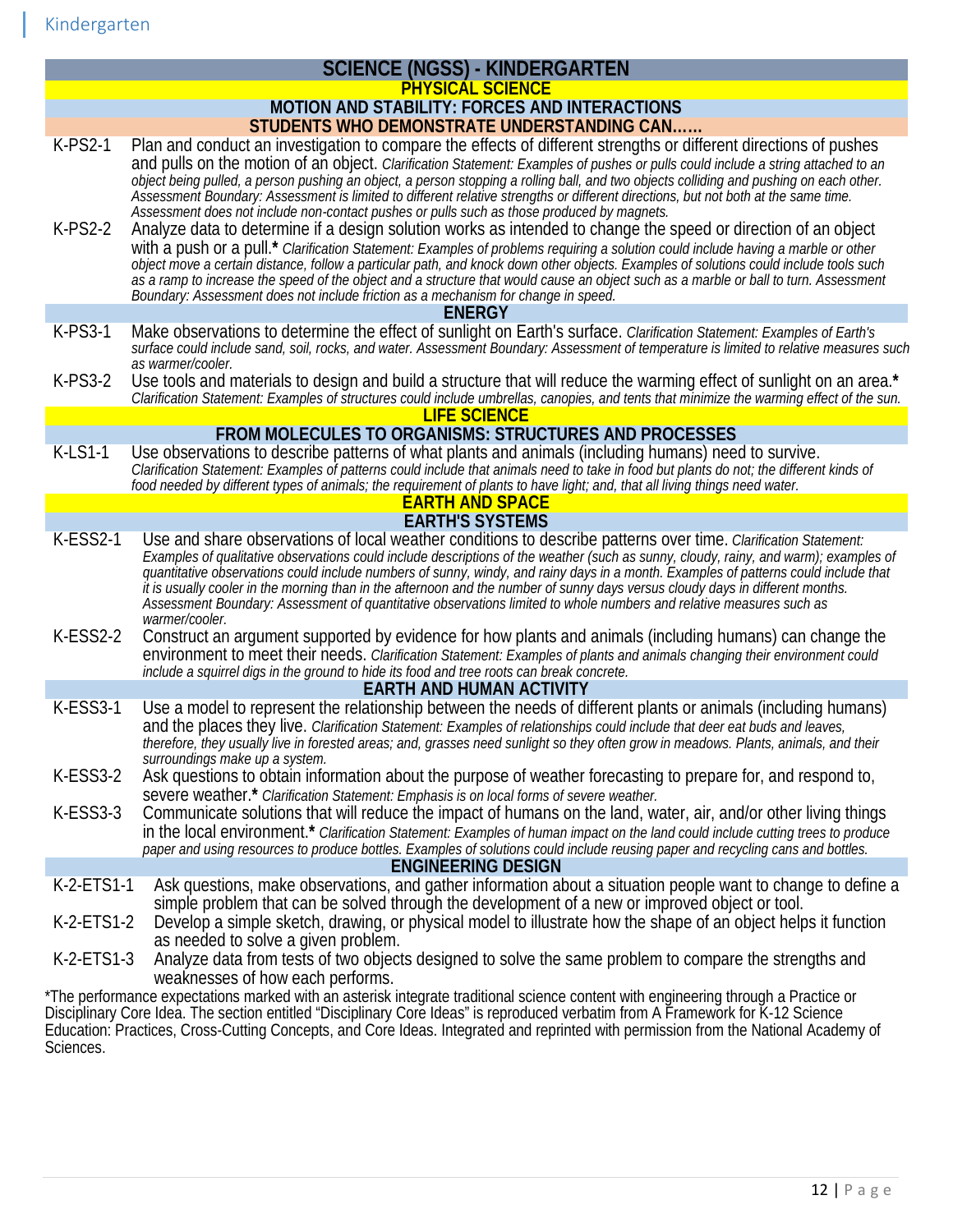#### **SOCIAL / EMOTIONAL LEARNING - KINDERGARTEN**

#### **DEVELOP SELF-AWARENESS AND SELF-MANAGEMENT SKILLS TO ACHIEVE SCHOOL AND LIFE SUCCESS.**

Several key sets of skills and attitudes provide a strong foundation for achieving school and life success. One involves knowing your emotions, how to manage them, and ways to express them constructively. This enables one to handle stress, control impulses, and motivate oneself to persevere in overcoming obstacles to goal achievement. A related set of skills involves accurately assessing your abilities and interests, building strengths, and making effective use of family, school, and community resources. Finally, it is critical for students to be able to establish and monitor their progress toward achieving academic and personal goals.

*Identify and Manage One's Emotions and Behavior.*

Recognize and accurately label emotions and how they are linked to behavior.

1A.1b Demonstrate control of impulsive behavior.

*Recognize personal qualities and external supports.*

1B.1a Identify one's likes and dislikes, needs and wants, strengths and challenges.<br>1B.1b Identify family, peer, school, and community strengths.

Identify family, peer, school, and community strengths.

*Demonstrate skills related to achieving personal and academic goals.*

1C.1a Describe why school is important in helping students achieve personal goals.<br>1C.1b Identify goals for academic success and classroom behavior.

Identify goals for academic success and classroom behavior.

#### **USE SOCIAL-AWARENESS AND INTERPERSONAL SKILLS TO ESTABLISH AND MAINTAIN POSITIVE RELATIONSHIPS.**

Building and maintaining positive relationships with others are central to success in school and life and require the ability to recognize the thoughts, feelings, and perspectives of others, including those different from one's own. In addition, establishing positive peer, family, and work relationships requires skills in cooperating, communicating respectfully, and constructively resolving conflicts with others.

*Recognize The Feelings and Perspectives of Others.*

2A.1a Recognize that others may experience situations differently from oneself.<br>2A.1b Use listening skills to identify the feelings and perspectives of others. Use listening skills to identify the feelings and perspectives of others.

*Recognize Individual And Group Similarities And Differences.*

Describe the ways that people are similar and different.

2B.1b Describe positive qualities in others.

*Use Communication And Social Skills To Interact Effectively With Others.*

2C.1a Identify ways to work and play well with others.<br>2C.1b Demonstrate appropriate social and classroom

Demonstrate appropriate social and classroom behavior.

*Demonstrate An Ability To Prevent, Manage, And Resolve Interpersonal Conflicts In Constructive Ways.*

2D.1a Identify problems and conflicts commonly experienced by peers.<br>2D.1b Identify approaches to resolving conflicts constructively.

Identify approaches to resolving conflicts constructively.

#### **DEMONSTRATE DECISION-MAKING SKILLS AND RESPONSIBLE BEHAVIORS IN PERSONAL, SCHOOL, AND COMMUNITY CONTEXTS.**

Promoting one's own health, avoiding risky behaviors, dealing honestly and fairly with others, and contributing to the good of one's classroom, school, family, community, and environment are essential to citizenship in a democratic society. Achieving these outcomes requires an ability to make decisions and solve problems on the basis of accurately defining decisions to be made, generating alternative solutions, anticipating the consequences of each, and evaluating and learning from one's decision making.

*Consider Ethical, Safety, And Societal Factors in Making Decisions.*

3A.1a Explain why unprovoked acts that hurt others are wrong.<br>3A.1b Identify social norms and safety considerations that quide

Identify social norms and safety considerations that guide behavior.

*Apply Decision-Making Skills to Deal Responsibly with Daily Academic and Social Situations.*

3B.1a Identify a range of decisions that students make at school.<br>3B.1b Make positive choices when interacting with classmates.

Make positive choices when interacting with classmates.

*Contribute to The Well-Being Of One's School And Community.*

3C.1a Identify and perform roles that contribute to one's classroom.<br>3C.1b Identify and perform roles that contribute to one's family.

Identify and perform roles that contribute to one's family.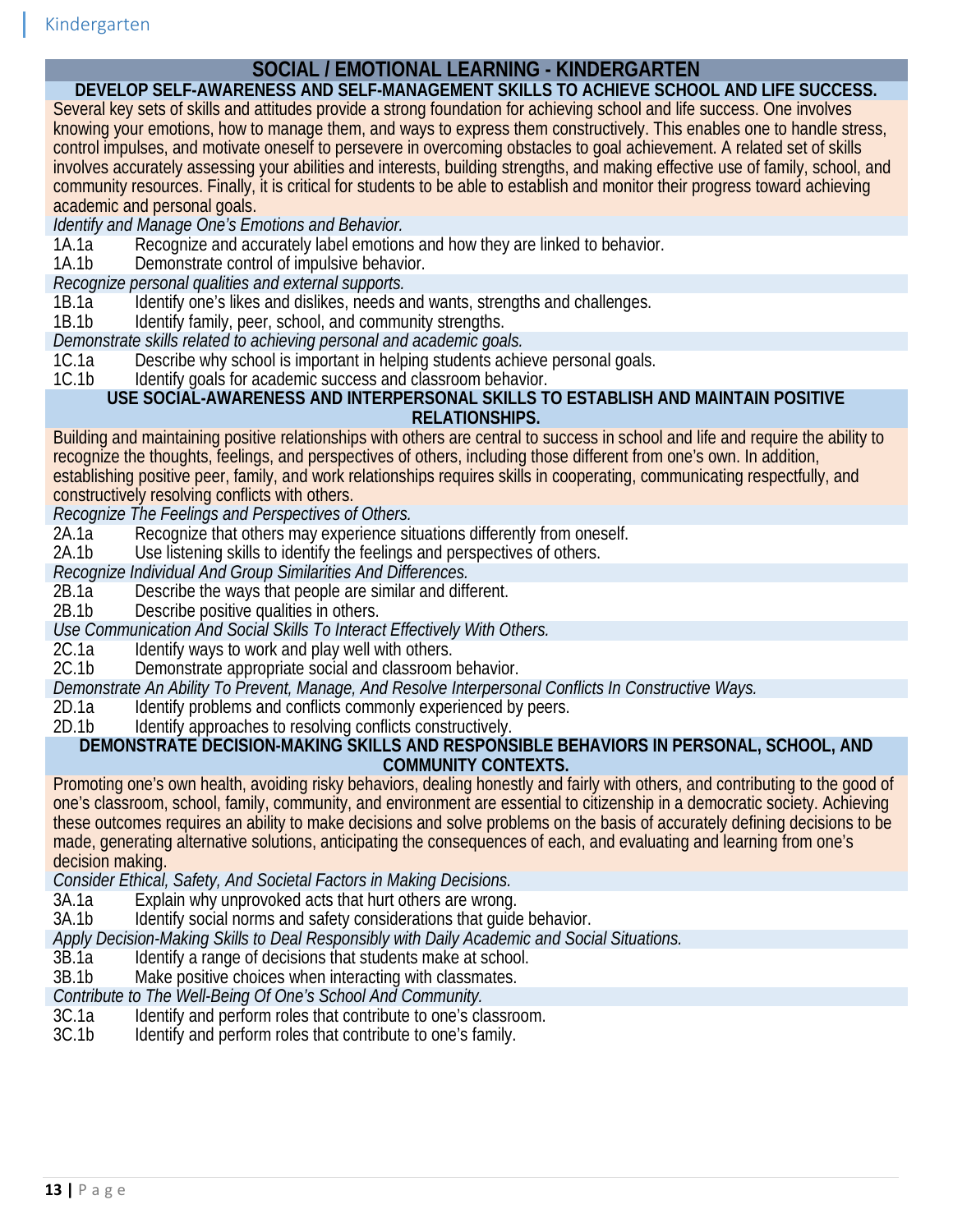| <b>SOCIAL SCIENCE - KINDERGARTEN</b>                                                                                   |  |  |
|------------------------------------------------------------------------------------------------------------------------|--|--|
| <b>INQUIRY SKILLS</b>                                                                                                  |  |  |
| <b>Constructing Essential Questions</b>                                                                                |  |  |
| SS.IS.1.K-2 Create questions to help guide inquiry about a topic with guidance from adults and/or peers.               |  |  |
| <b>Determining Helpful Sources</b>                                                                                     |  |  |
| SS.IS.2.K-2 Explore facts from various sources that can be used to answer the developed questions.                     |  |  |
| <b>Gathering and Evaluating Sources</b>                                                                                |  |  |
| SS.IS.3.K-2 Gather information from one or two sources with guidance and support from adults and/or peers.             |  |  |
| Developing Claims and Using Evidence                                                                                   |  |  |
| SS.IS.4.K-2 Evaluate a source by distinguishing between fact and opinion.                                              |  |  |
| <b>Communicating Conclusions</b>                                                                                       |  |  |
| SS.IS.5.K-2 Ask and answer questions about arguments and explanations.                                                 |  |  |
| <b>Taking Informed Action</b>                                                                                          |  |  |
| SS.IS.6.K-2 Use listening, consensus-building, and voting procedures to decide on and take action in their classrooms. |  |  |
| <b>CIVICS</b>                                                                                                          |  |  |
| Civic and Political Institutions                                                                                       |  |  |
| SS.CV.1.K Describe roles and responsibilities of people in authority.                                                  |  |  |
| Processes, Rules, and Laws                                                                                             |  |  |
| Explain the need for and purposes of rules in various settings, inside and outside of the school.<br>SS.CV.2.K         |  |  |
| <b>ECONOMICS AND FINANCIAL LITERACY</b>                                                                                |  |  |
| <b>Economic Decision Making</b>                                                                                        |  |  |
| Explain choices are made because of scarcity (i.e., because we cannot have everything that we want).<br>SS.EC.1.K      |  |  |
| <b>GEOGRAPHY</b>                                                                                                       |  |  |
| Human-Environment Interaction                                                                                          |  |  |
| Explain how weather, climate, and other environmental characteristics affect people's lives.<br><b>SS.G.1.K</b>        |  |  |
| <b>Human Population</b>                                                                                                |  |  |
| Identify and explain how people and goods move from place to place.<br>SS.G.2.K                                        |  |  |
| <b>HISTORY</b>                                                                                                         |  |  |
| Change, Continuity, and Context                                                                                        |  |  |
| <b>SS.H.1.K</b><br>Compare life in the past to life today.                                                             |  |  |
| Perspectives                                                                                                           |  |  |
| Examine the significance of our national holidays and the heroism and achievements of the people<br><b>SS.H.2.K</b>    |  |  |

Examine the significant<br>associated with them.